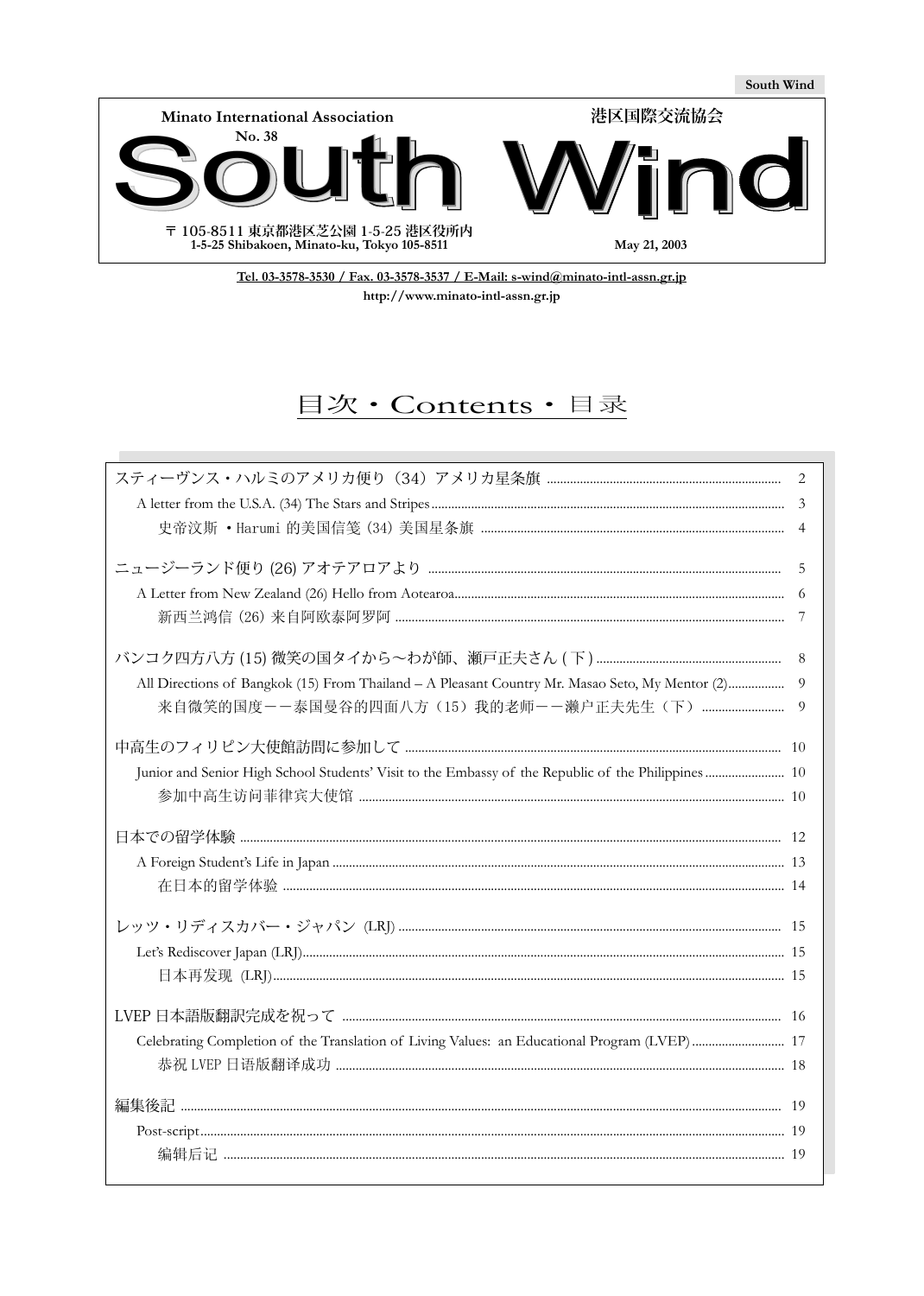### **スティーヴンス・ハルミのアメリカ便り(34)アメリカ星条旗**

スティーヴンス・ハルミ

【2003 年 2 月 15 日】

<span id="page-1-0"></span>日本人の私にとって、日本の旗を服のデザインに 使ったり、毛布やベッド・カバーの柄として使う等、 まず考えられないことでしょう。 でもここアメリカ では買い物に出かければ、アメリカの旗は至る所で 目につきます。星条旗はコーヒーカップやTシャツ、 ジャケット、帽子、イヤリング、タオル、とあり とあらゆる物に付いています。そういう商品は、日 本をはじめ他の国でも市場に出ていたように思いま す。これが日本の旗だったら、そういったファッショ ン性は望めないでしょう。星条旗には不思議と何か 魅力があります。

こんなに商売化されているように見える星条旗 なのに、アメリカの人びとが国旗に示す誇りと敬意 には目を見張るものがあります。スペース・シャト ル、チャレンジャーの不幸な事故が起きたすぐ後、 私は機会あって、この地元の小さい会社で独自の追 悼式が行われるのに立ち合いました。その追悼式で は、会社の敷地に社長を含む全社員が集まり、風に はためくアメリカの国旗を仰いでチャレンジャーの 乗組員の冥福を皆が祈ったのです。その日、後になっ て、社員の一人が同じ星条旗を見上げながらふと「こ の旗を嫌いな人なんていないさ。美しい旗だもの。 と呟くのを耳にしました。その声には誇りと国を愛 する気持ちが溢れているように私には聞こえまし た。その声に私も旗を見上げてみると、そこには赤、 白、青の旗が真っ青な空を背景にして、優雅になび く姿がありました。それは私には議論の余地のない 美しさでした。その光景は私の心に鮮やかな映像と なって焼き付き、一日中消えなかったのです。その 日、帰宅すると私は、インターネットでアメリカの 旗がどのようにしてできたのかを調べてみました。

アメリカの旗が初めて作られたのは、英国の植民 地であったアメリカが 1776 年に独立を宣言したと きでした。1776 年 7 月 4 日に、フィラデルフィア の独立記念堂で「独立宣言」が声高らかに読み上げ られるまで、大陸会議は英国に背いて独立を宣言す るか否かを巡って、満場一致の可決に漕ぎ着けずに たいへん揺れ動いていたのでした。ジョージ・ワシ ントンを含む議会の約三分の一が植民地アメリカの 人びとにとって独立こそがとるべき道と確信してい たのに対し、英国に背くことに強く反対する人も三 分の一いたのです。

1776 年の 5 月、大陸会議の秘密の委員会の三人 の使者がベッツイ・ロスを訪ね、彼女にアメリカ合 衆国としての最初の旗を縫ってくれないか、と持ち 掛けました。その三人の使者とは、ジョージ・ワシ ントン、ロバート・モリス、ジョージ・ロスでした。

その当時、ジョージ・ワシントンは大陸陸軍の司令 官となっており、ロバート・モリスは広大な土地を 所有する、植民地アメリカで一番裕福な人物、そし てジョージ・ロスは大佐であると同時に、ベッツイ・ ロスの亡き夫の叔父にあたる人でした。

ベッツイ・ロスは 1776 年の 1 月に夫が悲劇的 な死を遂げてから、家具等の生地張り替えの商売 を一人で続けようと頑張っていました。その当時の 植民地アメリカでは家具の生地張り替え屋というの は、ただ張り替えだけをしていたわけではありませ んでした。その仕事は縫い物一般すべてを含み、旗 の縫製もその仕事の一つだったのでした。ベッツイ・ ロスがアメリカ合衆国の最初の旗を縫い上げる人と して選ばれたのには、ジョージ・ワシントンと親し かったことが影響していたと思われます。彼女はそ れ以前に、ジョージ・ワシントンのシャツの胸に付 いているラッフルと、袖口のカフスに刺繍をほどこ す仕事を請け負ったことがありました。また彼女は ジョージ・ワシントンと通う教会も同じだったので す。

ベッツイ・ロスが語るところによると、司令官 ジョージ・ワシントンは彼女に新しい旗のあらかた の考案を示しましたが、それには6つの尖がりのあ る星が一つ付いていたそうです。そこで、ベッツイ ははさみを手に取り、その場で一気に5つの尖がり のある星を布から切り抜く方法を披露して見せたの だそうです。感心した委員会のメンバーはベッツイ に旗の縫製を安心して任せる事に決めたと言うこと です。

はっきりとした記録が残っているわけではあり ませんが、ベッツイ・ロスがその旗を縫い上げたの は、1776 年の 5 月の終わりか、6 月の初めだった と思われます。そして 1776 年 7 月 4 日、独立宣言 が読み上げられ、自由の鐘が鳴らされ、新しい国が 誕生したのです。

しかしながら、アメリカ合衆国が完全に英国か ら自由になるまでにはそれから多くの困難を乗り越 え、たくさんの命が失われなければなりませんでし た。1777 年 6 月、大陸会議は人びとにアメリカ国 民としての誇りを与え、統合を促進させるために 国旗を制定しました。その当時大陸会議が制定した アメリカ合衆国の旗は赤と白を交互に縫いあわせた 13 のストライプと、青の地に 13 の白い星の群れが 新しく加えられたデザインでした。今日、13 のス トライプはオリジナルの 13 州を表してそのまま残 り、星の群れは現在の州の数を表して 50 個になっ ています。アメリカの国旗、星条旗はこれからも人 びとの目に美しく映りながら、アメリカの人びとの 誇りと統合を象徴していくのでしょう。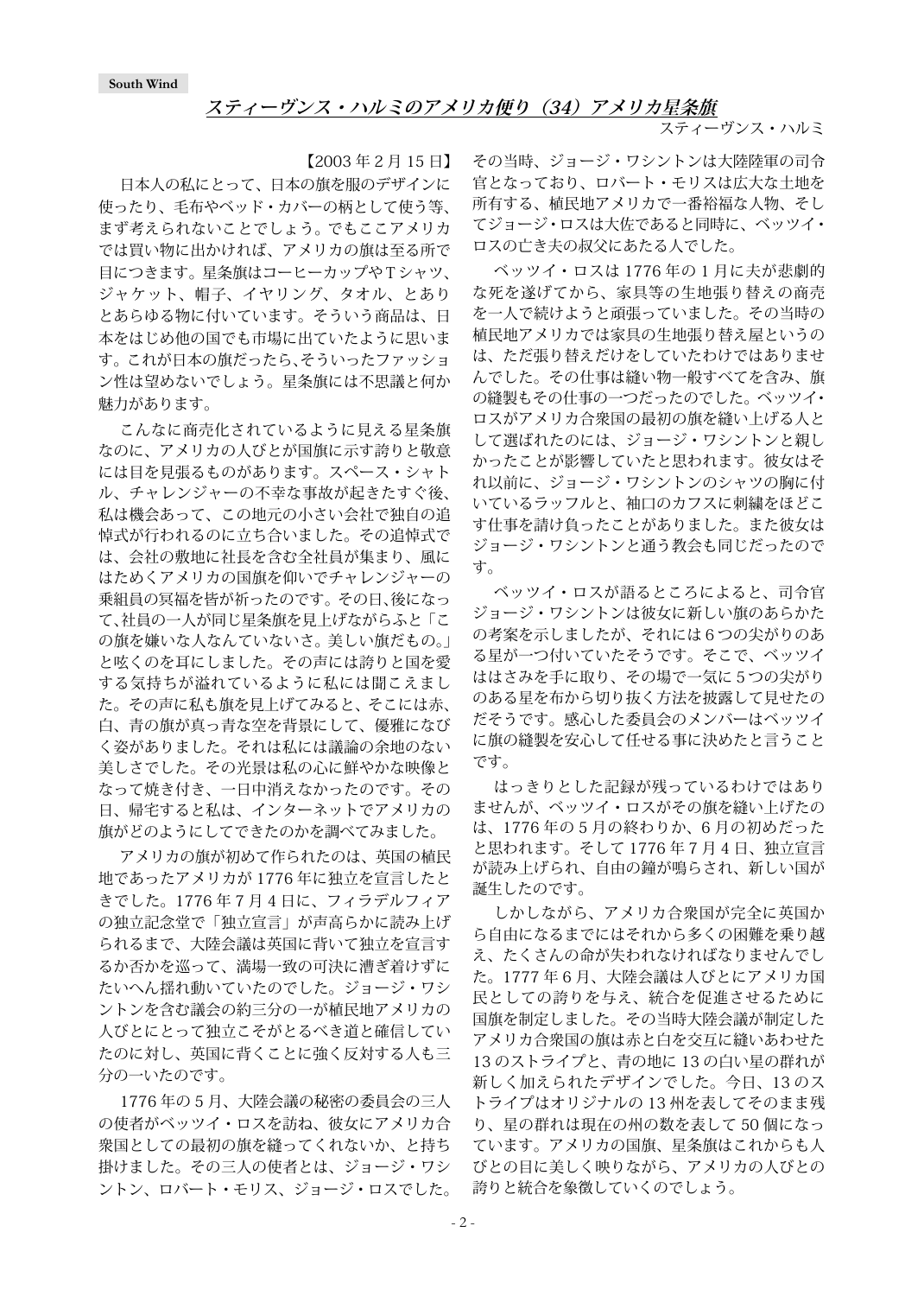#### **A letter from the U.S.A. (34) The Stars and Stripes**

#### [February 15, 2003]

<span id="page-2-0"></span>As a Japanese, I would never think about having the Japanese flag on any of my clothes as a fashion statement or choose it as a design on blankets or bed covers. But, here in the States, when I go shopping, I see the American flag everywhere. The Stars and Stripes are on coffee mugs, T-shirts, jackets, hats, earrings, and towels, on virtually everything. I believe that these products are even sold in Japan, as well as in some other countries. The Japanese flag just doesn't have the same level of sophistication when applied to fashion. There is something about the Stars and Stripes.

Amazingly, no matter how much the American flag is commercialized, there is a tremendous amount of pride and respect by the American people toward their flag. Right after the space shuttle, Challenger's disaster, I had a chance to witness a personal memorial ceremony for the Challenger crew given by a small local business. At the company premises, all employees including the president, prayed for the astronauts while they looked skyward at a huge American flag fluttering in the wind. Later that day, when I heard an employee murmur, while looking at the Stars and Stripes, "Who could dislike this flag? It's beautiful," I could sense the pride and patriotism in his voice. When I looked up to see the flag, the red, white and blue was streaming gracefully in the clear blue sky. I had to agree. It looked beautiful. That image of the flag was imprinted sharply on my mind and stayed with me for the rest of the day. When I came home I searched the web to find out how the American flag was made.

The American flag was first created when colonial America declared its independence in 1776. Until the Declaration of Independence was read aloud for the first time at the Independence Hall in Philadelphia on the 4th of July 1776, the Continental Congress struggled to come to the unanimous decision whether to go against Great Britain and declare independence. While approximately one third of the Continental Congress, including George Washington, strongly believed independence was in the best interest of the people of colonial America, another third were strongly opposed to betraying Great Britain.

In May 1776, three members of a secret committee from the Continental Congress visited Betsy Ross and asked her to sew the first flag of the United States of America. Those three delegates were George Washington, Robert Morris, and George Ross. At the time, George Washington was the head of the Continental Army. Robert Morris was an owner of a vast amount of land and perhaps the wealthiest citizen in the colonies. And George Ross was a Colonel, who was also Betsy's late husband's uncle.

Betsy Ross owned an upholstery business, which she was trying to run on her own since the tragic death of her husband in January 1776. Upholsters in colonial America were more than sofa-makers. Their job included all manners of sewing, and flag making was one of them. Choosing Betsy Ross as the flag maker was somewhat relevant to her friendship with General George Washington. She had embroidered ruffles for General Washington's shirt bosoms and cuffs before. She also belonged to the same church where the General worshipped.

According to Betsy, General George Washington showed her a rough design of the flag that included a sixpointed star. Betsy then took out a pair of scissors and demonstrated how to cut a five-pointed star in one snip. Impressed, the committee entrusted Betsy with the making of the flag.

History records are not clear but it appears that Betsy Ross finished the flag either in late May or early June of 1776. On the fourth of July 1776, the Declaration of Independence was read, the Liberty Bell was tolled, and the birth of a new nation was announced. However, The United States had to suffer and experience the loss of many lives before they were free from Great Britain completely. On 14th June 1777 the Continental Congress adopted the national flag to promote national pride and unity. The national flag of the United States, which the Continental Congress adopted at that time, had thirteen alternating red and white stripes, with a new constellation of thirteen white stars on a blue background. Since then, each time a new State joined the union, a star was added to the constellation. Today, the thirteen stripes remain to represent the original 13 states and the constellation now consists of fifty stars, which represent the fifty states.

So the American flag, the Stars and Stripes, continues to show its beauty, symbolizing the American people's pride and unity.

## **日本語で話す会 / "Let's Chat in Japanese"**

港区国際交流協会では、日本語を勉強していても実際に話す機会がない外国人の方、新しく友だちを つくりたい、話題に興味をお持ちの外国人の方を対象に「日本語で話す会」を毎月第二または第三土曜日 に開いています。中級レベルでは身近な話題を中心に、上級レベルでは時事問題を中心にお話を進めます。 LCJ ボランティアスタッフがお待ちしております。ぜひ一度、ご参加ください。

日にち: 6月14日(土)、7月12日(土)、9月20日(土)午前11時~12時30分 (8 月は夏休みのため休会です。)

場 所: 三田 NN ホール スペース D (港区芝 4-1-23)

If you do not have any opportunity to speak it out in spite of studying Japanese, or if you want to make friends, and have an interest in discussion/exchange of opinions, you are welcome to join our LCJ, "Let's Chat in Japanese," meeting. We have intermediate and advanced levels. Let's have great fun chatting in Japanese!!

Date: Saturdays, June 14, July 12 and Sept. 20 (no meeting in August due to summer vacation)

Time: from 11:00 a.m. to 12:30 p.m.

Place: Mita NN Hall, Space D, 4-1-23 Shiba, Minato-ku, Tokyo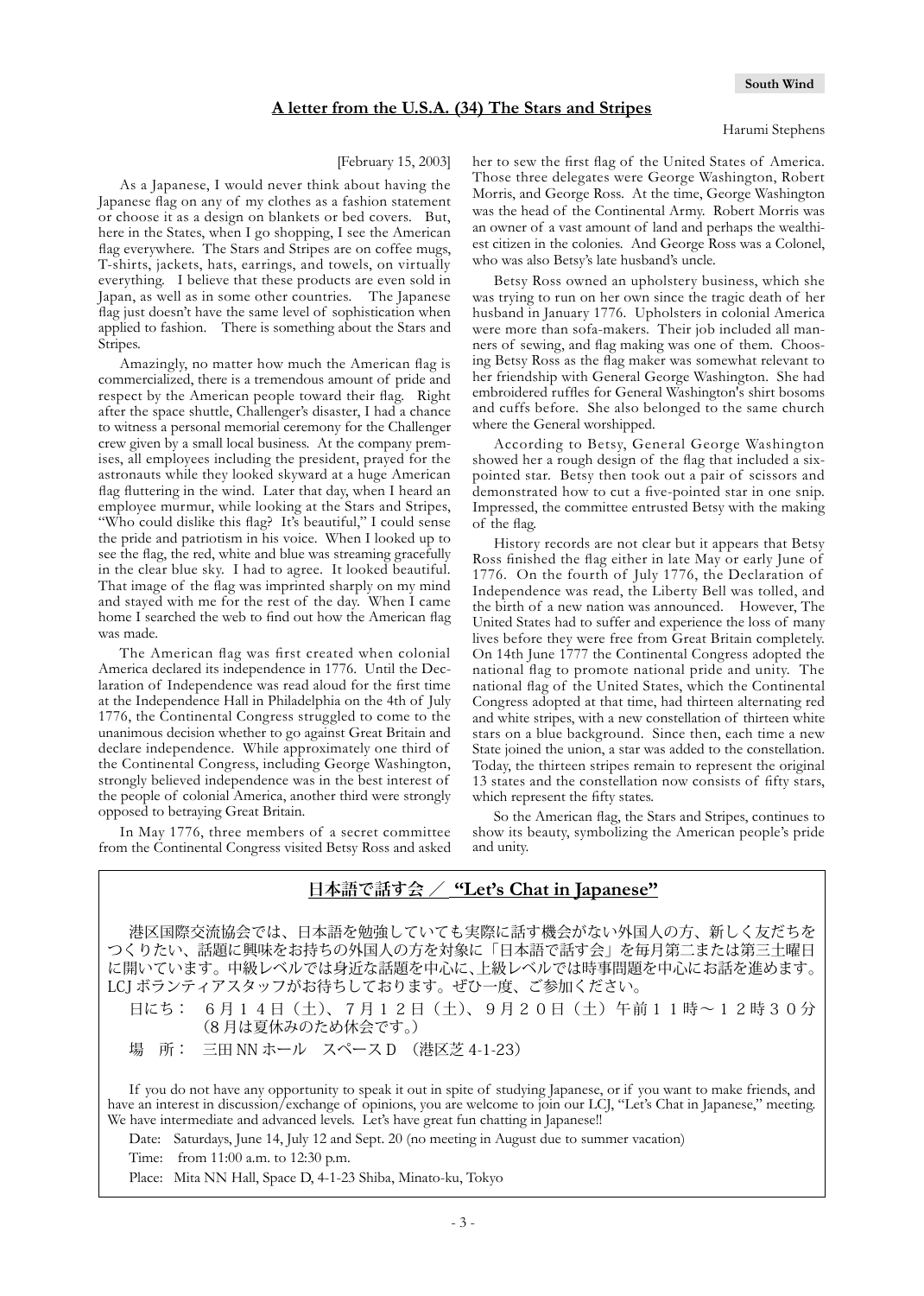[2003 年 2 月 15 日]

<span id="page-3-0"></span>对于日本人的我来说,如果把日本国旗用于服装 设计、毛毯、床罩等的花样,真是不可想像。但在这 里,在美国,只要你出街购物,到处都可看到美国国 旗。星条旗出现在咖啡杯啦、T 恤、外套、帽子、耳环、 毛巾到所有物品上。这些商品,我想也有出现在日本 等其他国家的市场。如果是日本国旗,大概就不可期 待有这种时髦装饰性吧。星条旗不可思议地具有特别 的魅力。

星条旗被如此地商品化,但美国人对国旗表示的敬 意与骄傲也让人瞠目。在航天飞机挑战者号不幸发生 事故后,我有机会参加当地一个小公司的追悼会。在 追悼会上,全体职员包括社长,聚集在公司大院,仰 望着任风中佛动的国旗,祈祷挑战者号乘员冥福。之 后,一个职员望着星条旗忽然说道∶"没有人讨厌这 旗子,真是美丽的旗"。我耳边响起的这声音里洋溢 着骄傲和爱国的热情。我也抬头向旗子望去,在蔚蓝 天空的背景下,红、白、蓝色的旗帜在优雅地飘扬。 我对其美丽毫无异意。那天,那景色在我心里留下了 鲜明的印象。回家后,我在互联网上查看了美国国旗 的来历。

最初的美国国旗,是在当时的英国殖民地的美国于 1776 年宣布独立时缝制的。1776 年 7 月 4 日,在费城 独立纪念堂高声宣读了"独立宣言",大陆会议围绕 是否违背英国,宣布独立取得了全场一致同意。这中 间,经历了种种动荡与波折。以乔治 · 华盛顿为首 的约三分之一议员确信独立是必由之路,但强烈反对 违抗英国的议员也占约三分之一。

1776 年 5 月,大陆会议秘密委员会的三个代表访 问了贝茨尔 · 罗斯,问她能否缝制第一面旗帜。这 三个代表是乔治 · 华盛顿、罗伯特 · 莫里斯、乔治

· 罗斯。当时乔治 · 华盛顿是大陆陆军司令。罗伯 特 · 莫里斯拥有广阔的土地,是殖民地美州最富裕 的人物,而乔治 · 罗斯是大佐,并且是贝茨尔 · 罗 斯亡夫的叔夫。

贝茨尔 · 罗斯在 1776 年 1 月丈夫死亡的悲剧之 后,一个人继续承担起家具布料改换等生意。当时在 殖民地美州,家具布料改换店并兼营一般的车缝工作, 缝制旗帜也是其中之一。选择贝茨尔 · 罗斯缝制第 一面旗帜的原因,可能是因为她与乔治 · 华盛顿的 友谊。她以前曾为乔治 · 华盛顿刺绣衬衣前胸的褶 边和袖口,而且她同乔治 · 华盛顿去同一个教堂。

据贝茨尔 · 罗斯说,乔治 · 华盛顿司令向她说明 了新旗帜的大致构想,那是在旗上缝一个六角星。当 时,贝茨尔拿起剪刀,一下子就用布料剪出了个五角 星。当时,委员们看了都很信服,放心地委托她缝制 旗帜。

没有很详细的记载,贝茨尔 · 罗斯大概在 1776 年 5 月底或 6 月初缝好了旗帜。1776 年 7 月 4 日,宣布 了独立宣言,鸣响了自由的钟声,新的国家诞生了。

但是,美利坚合众国完全脱离英国获得独立自由, 还经历了很多困难很多人为此献出了生命。1777 年 6 月,大陆会议为树立美国公民的自尊为促进统合,对 国旗作出规定。当时大陆会议规定的美国国旗设计是 红白相交的 13 条纹,在青底色上新添加了 13 个白星。 现在,仍保留着13条纹,代表最初的13个州;星星 增加到 50 个,代表现在的 50 个州。

美国国旗椥翘跗欤,今后冉,在人们面前展现其美 丽,同时象征着美国人的骄傲与团结吧。

[翻译∶王 菲]

### 英語で異文化再発見 / **"Let's Rediscover Japan"**

港区国際交流協会では、英語による「異文化再発見」の会を毎月原則第二または第三土曜日に開いて います。

日本について、知っていると思っていても、まだ見落としていることがあるかもしれません。また、海外 のことを知ることで、日本のことを知ることもあるかもしれません。

このプログラムでは、毎回、スピーカーが一つの話題を提供します。スピーカーのお話を聞くだけで なく、参加者同士のフリーディスカッションの時間もあります。

興味をお持ちの方、ぜひ一度ご参加ください。新しい発見があるかもしれません。

日にち: 6月14日(土)、7月12日(土)、9月20日(土)午後1時30分~3時30分 (8 月は夏休みのため休会です。)

場 所: 三田 NN ホール スペース D(港区芝 4-1-23)

This program for rediscovering Japan is conducted in English. Meetings are held monthly on the second or third Saturday. Can you fully and confidently express yourself when discussing Japan and your own country? There may be some things you have overlooked or features which you will want to reexamine after hearing someone else's ideas. Meetings include time for free discussion among participants. Everyone is welcome

Date: Saturdays, June 14, July 12 and Sept. 20 (no meeting in August due to summer vacation)

Time: From 1:30 p.m. to 3:30 p.m.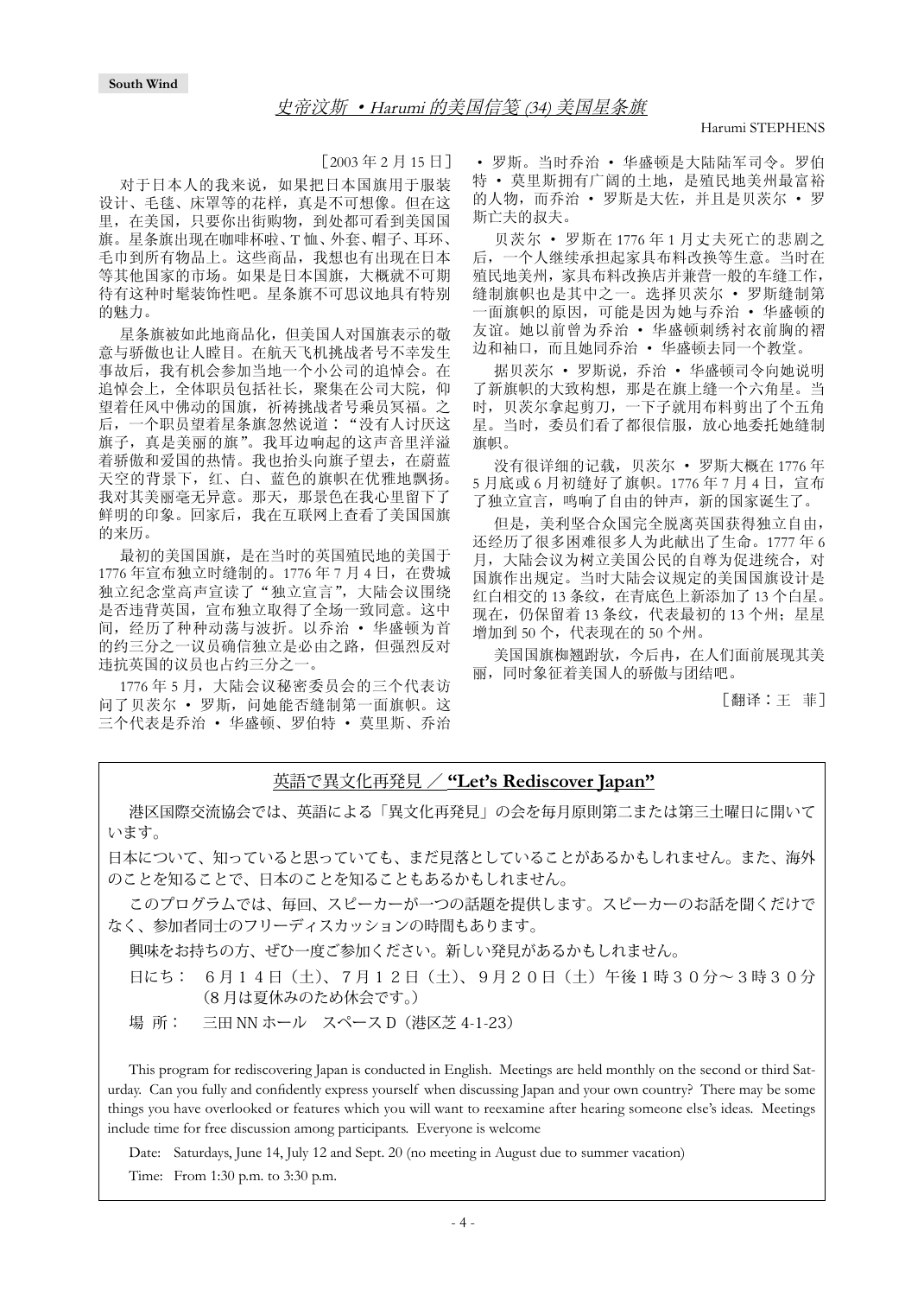外石 弥生 (日本) yayoi@hello.to

【2003 年 2 月 18 日】

<span id="page-4-0"></span>雇用情勢が厳しい日本から観ると NZ は何てのん きで大らかな国なのだろうと錯覚に陥り(?)、NZ で生活している私を羨む友人は少なくありません。 ですが、現実はそんなに甘くないのが世の中。楽園 などどこにもない。今回は NZ の仕事にまつわるさ まざまな背景と、浦島太郎ならぬ花子症候群ともい えるべき私自身の恥ずかしい体験(?)を紹介しま す。

人口の少ない NZ には大企業と呼ばれる会社はご く僅かです。大企業という響きの中に日本人にはそ れがホワイトカラーであるという認識があるように 思います。「寄らば大樹の陰」という論理が既に日 本の現状では崩壊しているものの、決められた時間 (9 時から 5 時)、完全週休 2 日制、福利厚生等の基 本的条件等を重要視してしまうのはサラリーマンな ら誰でも同じだと思います。

日本からの永住者も増加していますが、日本で受 けられた基本的条件、環境を求める人が見事に意中 の企業での職を得られることは 99% 不可能である と私は断言します。人口の少ない NZ では移民に頼 らざるを得ません。移民を受け入れることによって、 人口が増え経済が活況するという方程式は政策上変 わりないものの、実際にはさまざまな弊害も生じて いますが、それらの背景は(長くなりますので)ま たの機会とさせていただきます。

さて、本題に戻りましょう。NZ の会社では新卒 よりも経験者を重要視します。つまり、その人の可 能性よりも、雇用主にとってその人が即戦力として 活用できる人材であるかが重要です。また給料はあ くまでも仕事に対して設定されているので年齢給と いう概念もありません。そして時給ベース、実績報 酬ベースに大別されます。時給ベースは説明するま でもありませんが、報酬ベースにはさまざまなケー スがあり、雇用主に利益をもたらせない場合には収 入ゼロもあります。また、通勤するための交通費な どの補助はありませんし、車通勤の場合、駐車場を 企業から提供されている人は恵まれた境遇となりま す。

従って個人事業主(セルフエンプロイ)として、 自分で仕事を見出し、仲間と協力し合ったり、仕事 単位でのコントラクトを結びながら働く人の比率は 高いのが現状です。

> Minato International

Association

例えば、ツアーガイドもその一例です。彼ら個人 一人ひとりが、複数の会社と契約して仕事を請け負 い、受注した部分の報酬を得ますから、仕事が貰え なければ収入はゼロとなります。

何を隠そう、私の仕事もその部類に属します。そ して最近、ある大企業の職務の一部を請け負うこと になり、毎日出社したり、決められた時間を拘束さ れたりすることはないものの、オフィスワークに7 年ぶりに復帰しました。社内にはさまざまな国籍の スタッフがいますが日本人は私、一人だけです。初 の日本人が仲間入りしたわけですから、珍しがられ るのは当然(?)、いろいろな方から声をかけられ ます。日本の車を外国で見かけないことはまずない のと同様、オフィスには見なれた日本製オフィス機 器で溢れているのに対し、肝心の人間の存在が少な いのですから、それは自然なのかもしれません。

しかしお馴染みメイド・イン・ジャパンのオフィ ス機器ですが、コピー機の進化に私は度肝を抜かれ るほど驚きました。新入社員として働き始めてから 一日たりとも使わない日はないほど身近な機械だっ ただけに、私にとってそれはそれは衝撃的な出来 事でした。ある日、機械の前でまごついている私を 悟り、教えてくれたのはキゥイの女性でした。次に ファックスを送り、それを確認していると今度は弁 護士が教えてくれたのです。日本の機械を日本人が その使い方を知らず、ニュージーランド人からそれ らを伝授される。私の心の奥底にあったプライドが 音もなく崩壊したのはいうまでもありません。

それから数日後、私よりも前から働いているシ ンガポール人がコピー機の使い方を聞いてきたので す。

名誉挽回とばかり、「よし!」と内心ガッツポー ズを出したい気持ちになったのはいうまでもありま せんが、新たな発見をする度に声を出して驚いてい ては日本人のイメージも崩壊しかねませんから必死 に声を潜めています。

そのエピソードを日本人の友人に告白したとこ ろ、今の日本は「○○ちゃん、これコピー」という 時代ではなくなったと教えられ、またまた愕然。

という事は・・・私はすでに日本で使いものにな らないという宣告をされたも同然?

飛行機に乗ればすぐ帰れる日本ですが、その日本 お遠く感じるのはオフィスにいる時の私です。





International Association



- 5 -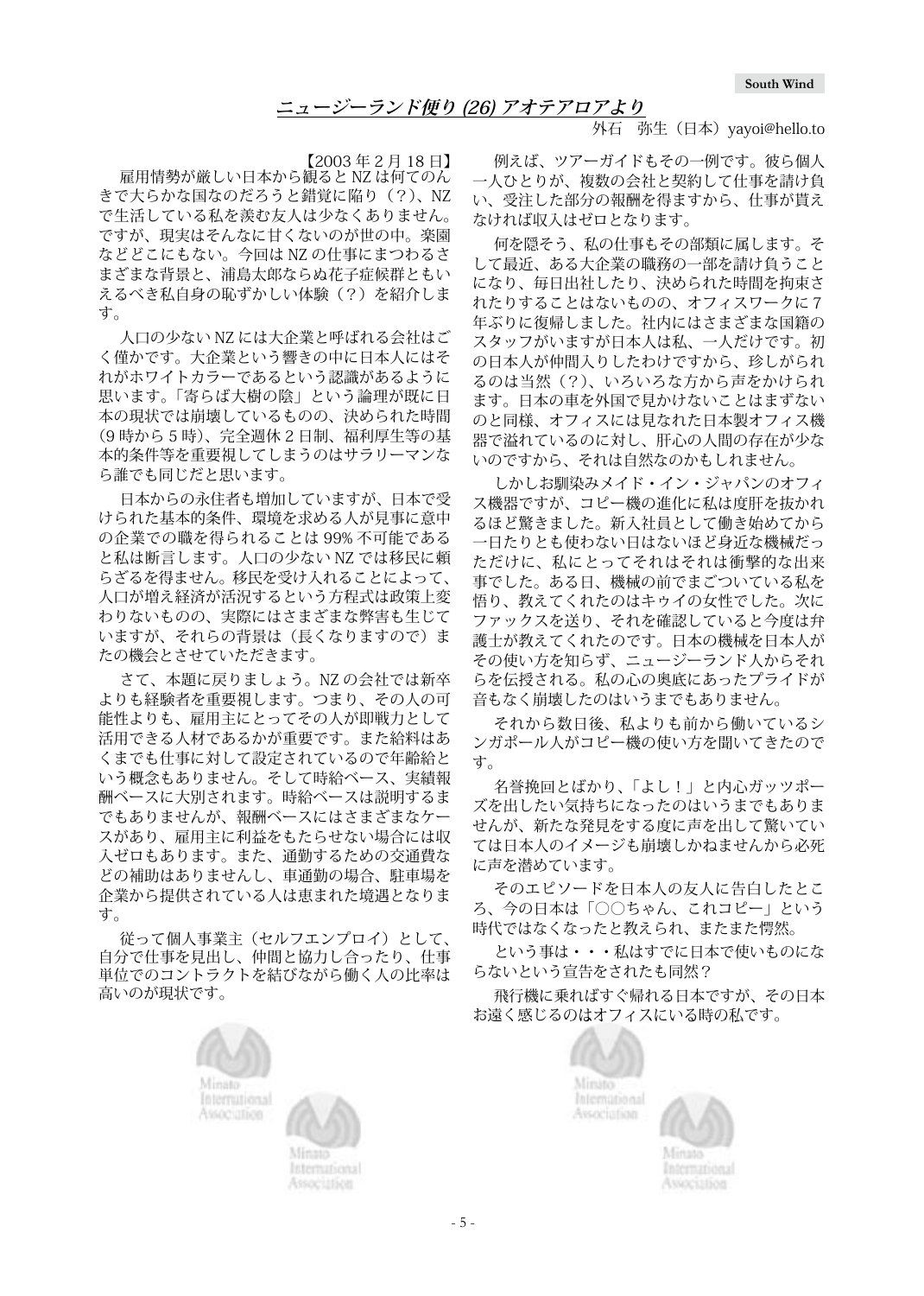#### **A Letter from New Zealand (26) Hello from Aotearoa**

Yayoi SOTOISHI (Japan) yayoi@hello.to

February 18, 2003

<span id="page-5-0"></span>Many of my friends in Japan envy me simply because I am living in New Zealand. In their view New Zealand is a paradise compared to Japan with her current bad employment situation. However, the reality of the job market here is not so simple.

In this article I would like to describe the employment situation in New Zealand, and my humbling experience in relation to this subject, which, to me is like the experience of Urashima-Taro (a character in an ancient Japanese folk tale who took a journey under the sea for a short period, but when he returned, hundreds of years have already passed in his home village).

Here in New Zealand, there are a very limited number of so-called big companies or businesses. The word 'big company' in Japanese conjures up the image of professional businessmen wearing business suits. Although the good old Japanese way of employment, "when seeking shelter, find a big tree, not a small one" is no longer valid anymore, everybody still expects to work 9 to 5, 5 days a week, with various fringe benefits.

The number of immigrants from Japan is increasing here, but I dare say that 99% of them are not able to get a job with identical conditions to what they had in Japan. A country like New Zealand with such a small population must rely on immigrants in order to vitalize her economy, but it is inevitable that there is a negative effect in relation to this policy, a matter I would like to discuss at another time.

Companies in New Zealand seem to want experienced people over new graduates. The employer prefers to hire people they don't have to train, rather than recognizing a person's potential. Payment is decided by the quality of the work done, and there is no such concept of payment according to an employee's age or seniority in the workplace. There are two kinds of payments. One is to be paid by the hour, and the other is payment according to performance. In the latter case, there is a possibility that the employee will not be paid at all if he or she cannot produce any profit or results for the employer. And unlike Japanese companies, the cost of commuting to work is not paid by the company, and therefore to have a parking place provided at the company premises is a privilege for a very few people.

Many people are "self employed" and find their own jobs, in many cases networking with their colleagues to gain a contract with a company. Working as a tour guide, is one such example. A person will have contract themselves to various companies to get a job, and are paid according to the result. Therefore, if he or she can't get a job, there will be no income at all.

To tell you the truth, I am one of these people working on contract. Quite recently, I was lucky to be able to get a job with a big company. Although I don't necessarily work everyday, nor are my working hours fixed, I have started to work in an office for the first time in 7 years! The staff are from various countries, but I am the only Japanese. Therefore it is no surprise that I am the object of their curiosity and many people come and speak to me. At my office, Japanese-made office equipment is everywhere, just like Japanese cars on the road. But in comparison, I am the only Japanese staff member, and that is the reason for their curiosity.

As for famous Japanese-made office equipment, I was astonished to see the technological advancements that have been made on such equipment. For example, I thought I was quite familiar with photocopy machines, having used them daily when I started working many years ago. But now, because of the technological advancements that have since been made, I was at a complete loss as to how to use the ones in my office.

One day while I was wondering how to use the photocopier, a New Zealand lady kindly taught me how to use it. On another occasion, after I sent a fax, and was confirming whether it was sent OK or not, one of the office lawyers showed me how to check this. I had to face the fact that a Japanese cannot necessarily handle Japanese machines, just because they are Japanese, and that they may need a foreigner to show them how to use them. It was such a symbolic incident for me that I really felt deflated.

A few days later, a staff member from Singapore, who has been working in the office longer than me, asked me how to use the photocopier. I was so glad and excited that I almost leapt with joy for the chance to restore my lost pride. I have to control my enthusiasm each time I encounter such an experience, as I don't want to ruin the image of Japanese women.

When I confessed this episode to my friend in Japan, she said that to ask a secretary to photocopy something is no longer done in Japanese companies. This was again a new surprise for me, and so, I am afraid, that already I am out of touch with what is happening in Japan.

Japan is only half a day's travel by plane from here, but while I work in the office and experience new things, I feel there is a very long distance between the two countries.

[Translated by: H. KANAI]





International Association



ntermitional SSOCIIBOS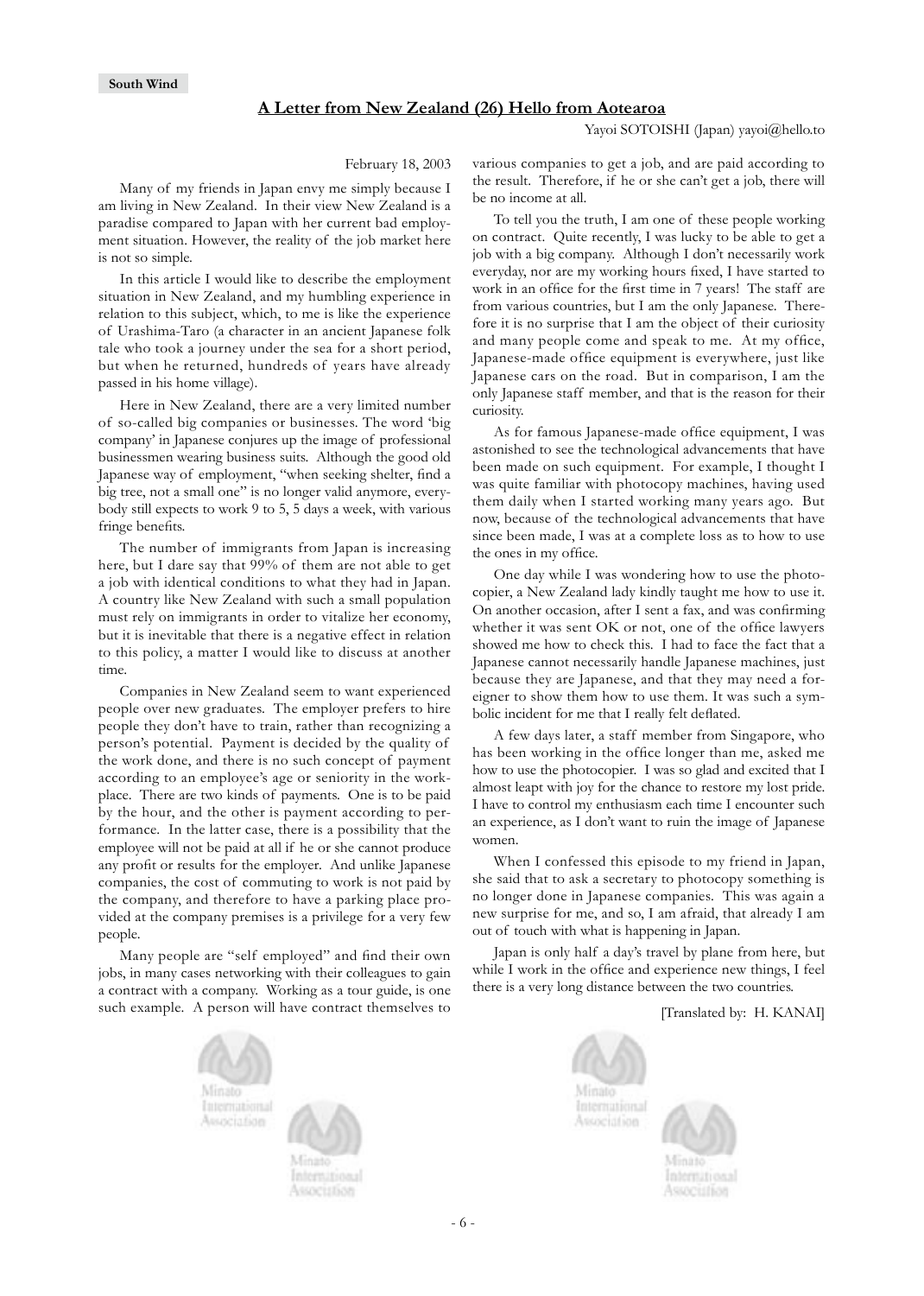#### 外石 弥生(日本) yayoi@hello.to

[2003 年 2 月 18 日]

<span id="page-6-0"></span>从日本的严格雇用情势来看,易陷於 NZ 是多么的 天生乐观国家之错觉感。有不少人羡慕我生活於 NZ 然而现实的世间并不是那么容易好过人间乐园根本就 不存在。让我来介绍一下这回 NZ 的工作搅著相当复 杂之背景,虽不是浦岛太郎却可说得上是花子症候群 之羞耻之体验。在人口稀少 NZ ,可称的上是大企业 的相当稀少,一般的概念中所谓的大企业似乎都认为 是白领阶级。在日本的现状靠著大树之阴生存之理论 已经崩溃了,凡是上班族谁都重视,上班时间(从9 点到 5 点),完全周休 2 日制,厚生福利等等基本条件。 从日本来的永久居留者也渐渐增加,我敢说定,在日 本所接受基本条件,要找到完全满意之工作几乎 99% 是不可能。然而在人口稀少的 NZ, 就不得不靠移民。 因接受移民人口增加经济活化这个方程式,在政策上 没有什么变化然而实际上发生了各式各样的弊害其详 细背景(说来话长)在下次机会再做讨论。

那么就言归正传吧! 在 NZ 之公司, 总之与其要求 本人之可能性,该说是雇主是需要马上可以拍上用场 者刚毕业者与有经验者相比,公司比较重视有经验者。 另外对薪水来说没有按照年龄高低发薪之概念而且大 致可区分为计时算薪,与实际销售金额计算(按量计 酬)之两大基准。计时算薪不多做说明,有各式各样 的薪水计算标准。没有帮雇主赚到钱时也就没有收入 另外也没有交通费的补助,开自用车上班者,可以享 受到企业提供的停车场之优遇,因而现状个人老板(个 人自营业者)与企业单位签契约工作人口之比率相当 高靠自己去找工作与同行者互相合作协调。没什么好 隐瞒,我的工作也类属如此。

例如说旅行导游就是其中一例,个人与数家公司打 契约,接工作有接工作才有报酬,接不到工作也就没 收入。

而且最近接下了某大企业的一部份工作。这是 7 年 来又重新回到公司上班,不必每天上班,也不受一般 上班时间的限制。公司内是多国籍职员,日本人只有 我一个,因为是第一个日本人工作伙伴,当然是比较 稀奇大家常对我打招呼。在国外不可能看不到日本制 办公制品,重要的是很少看见有人说不定这是自然现 象。

但是耳濡目染的日本制办公室用机器,复印机的进 化计我惊奇的吓破脏,身为新进职员开始上班没有一 天是不使用切身的机械,有一天发生了对我冲击相当 大的事情。一位 NZ 的本地人女性,教导了在机械前 张惶失措的我。然後这次是一位律师教了我传真确认 之事,身为日本人却不知日本机械的使用方法却让 NZ 人来教导。当然不用说,我心里深处的自尊无声的被 粉碎崩溃。

过了数日後,比我先进公司工作的新加坡人来问我 复印机的使用方法。

当然不用说,猛想挽回名誉,我内心是想做出得意 姿态「可好!」,我猛不啃声如每当有新发现时都发 出惊讶之声会坏日本人的形象。我将这些插曲向日本 的告白之时,朋友却说现在的日本已不是「○○小姐, 把这个复印一下」之时代,这!这!又让我愕然不已 如果是这样的话,我不是就等於被宣告,我在日本已 是拍不上用场之人。

搭乘飞机马上就可回到日本,但是在办公室里的我 觉得日本是多么的遥远呀!

## **港区国際交流協会 交流サロンのご案内**

参加者が自由におしゃべりする場として、隔月第三金曜日の夜、「交流サロン」を開いています。200 円程度のスナック菓子をご持参の上、ご参加ください。詳細はお問い合わせ下さい。Tel. 03-3578-3530 6 月 20 日(金)午後 6 時 30 分~ 8 時 30 分 港区役所 7 階 712 会議室

### **MIA Friendship Lounge – Let's talk over a cup of tea!**

We welcome your attendance at our MIA Friendship Lounge. The 3<sup>rd</sup> Friday of every 2nd month is your time to participate in mutual understanding and communication between Japanese and non-Japanese residents. Feel free to visit the space and please bring a snack worth 200 yen with you. For details, please call MIA at: 03-3578-3530.

> June 20 (Fri.), 18:30-20:30 Minato City Hall 7th floor, #712

## 交流社交室信息

为了促进,外国人和日本人的交流,隔月第三个星期五晚上,以下时间举办交流社交室,届时请邀请朋 友一起参加。参加者请携带 200 日元左右的小吃参加。详细的情况请打电话问询∶ Tel. 03-3578-3530

> 6 月 20 日(星期五) 下午 6:30-8:30 于 港区区役所 7 层 712 会议室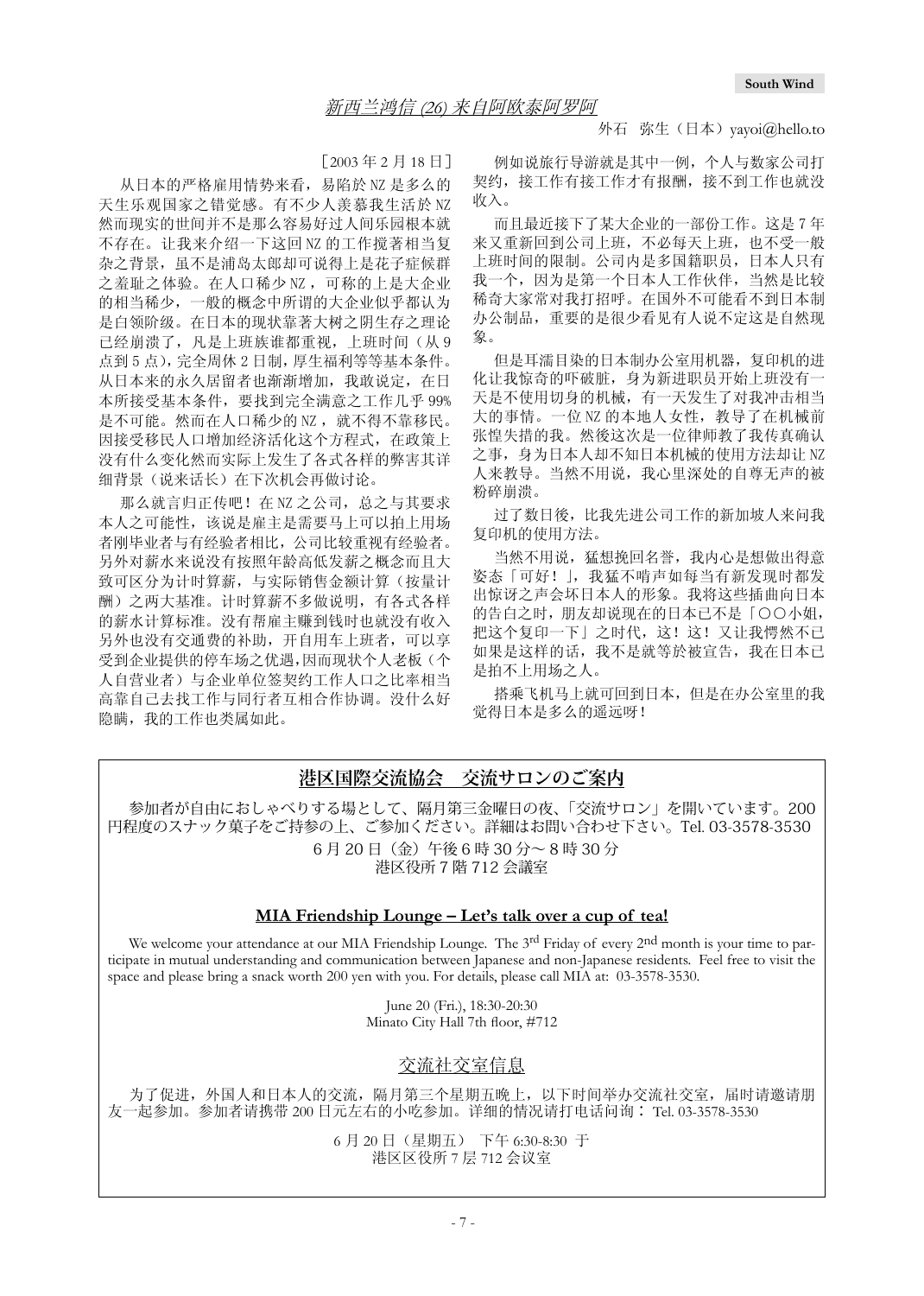## **バンコク四方八方 (15) 微笑の国タイから~わが師、瀬戸正夫さん ( 下 )**

岩船 雅美 (日本)

<span id="page-7-0"></span>【2003 年 2 月 22 日記】 瀬戸さんがタイ国籍を取得できたのは 30 歳のと きだった。

タイの役所や裁判所、日本大使館に行ってみて も、らちがあかなかった。最終的にはタイの警察に 国籍捜査の係があることを知り、そこへ行って「私 は何者なのでしょう?国籍は何でしょう?」と調査 を申し立て、ようやく、タイ国籍取得の道が開けた のだった。

国籍がない、ということは、社会的には存在しな い、ということである。

現実には存在し生きている人間が、社会的には存 在しない、という扱いを受けることなのだ。想像し てみる、もし国籍がなかったら…?学校で教育は受 けられるのか?病気になったときに保障は受けられ るのか?選挙権は?どんな仕事につけるのか?結婚 はできるのか?子どもが生まれたら、その子の国籍 はどうなるのか?…実際に受ける不利益、差別、苦 難は、こんなものではないだろう。無国籍ゆえの不 利益は想像を超えるものがある。なんという、孤独 の人生であろうか。

「僕は、貧しい人や苦しい人の気持ちがよくわか るんだよ。僕自身がそうだったから。」と、瀬戸さ んはよくおっしゃる。そして、経済的な貧しさから、 中学校課程を中途退学せざるを得なかったご自分の 人生を振り返り、「家族の不和やさまざまな問題に 直面していて拠り所のないスラムの子どもたちのた めには、将来困らないようにするために、正しく生 きる道を与える教育しかない。」ともおっしゃる。

僕は、NGO スタッフとして、スラムや少数民族

の子どもたちの教育プロジェクトにあたっている が、この瀬戸さんの言葉の意味を、折に触れて考え るようにしている。実際、瀬戸さんは、この教育 プロジェクトの実施にあたり、たいへん大きな力に なってくださっている。

僕自身は、貧しい家庭には育っていない。両親 から、大学を卒業するまでの教育も与えてもらった。 ずっと、それを当然のように考えていたのだが、実 は、世界的にみれば、それは「有難いこと(実現が 難しいこと)」で、義務教育課程さえ満足に受けら れない人間がたくさんいるのだ。

人間には教育を受ける権利がある。そして、就 学適齢期、というものがあり、貧しいために適当な 時期に教育が受けられない、ということは、子ども にとっては、静かな緊急事態なのである。人間の将 来は、適当な時期に適当な教育を受けられるかどう かによって大きく左右されるのだから。僕も、それ は理解しているつもりであった。しかし、瀬戸さん がご自身の人生を語るとき、この静かな緊急事態は、 真に人間の尊厳の問題なのだ、ということを感じた。

瀬戸さんは、優しい方である。写真の技術からタ イの文化・歴史まで、ご自分の知識・経験を惜しみ なく教えてくださる。「写真の技術にしても、僕は 誰からも教えてもらうことができなかったから、全 部自分で勉強するしかなくて、たいへんな苦労をし た。だから、僕は、他人には惜しみなく教えるんだ よ。」とおっしゃられる。想像を絶するような苦難 を乗り越えてこられた方ゆえの優しさなのだろう。

瀬戸さんと出会えた幸運、そして師とさせていた だける幸運に、僕は感謝している。

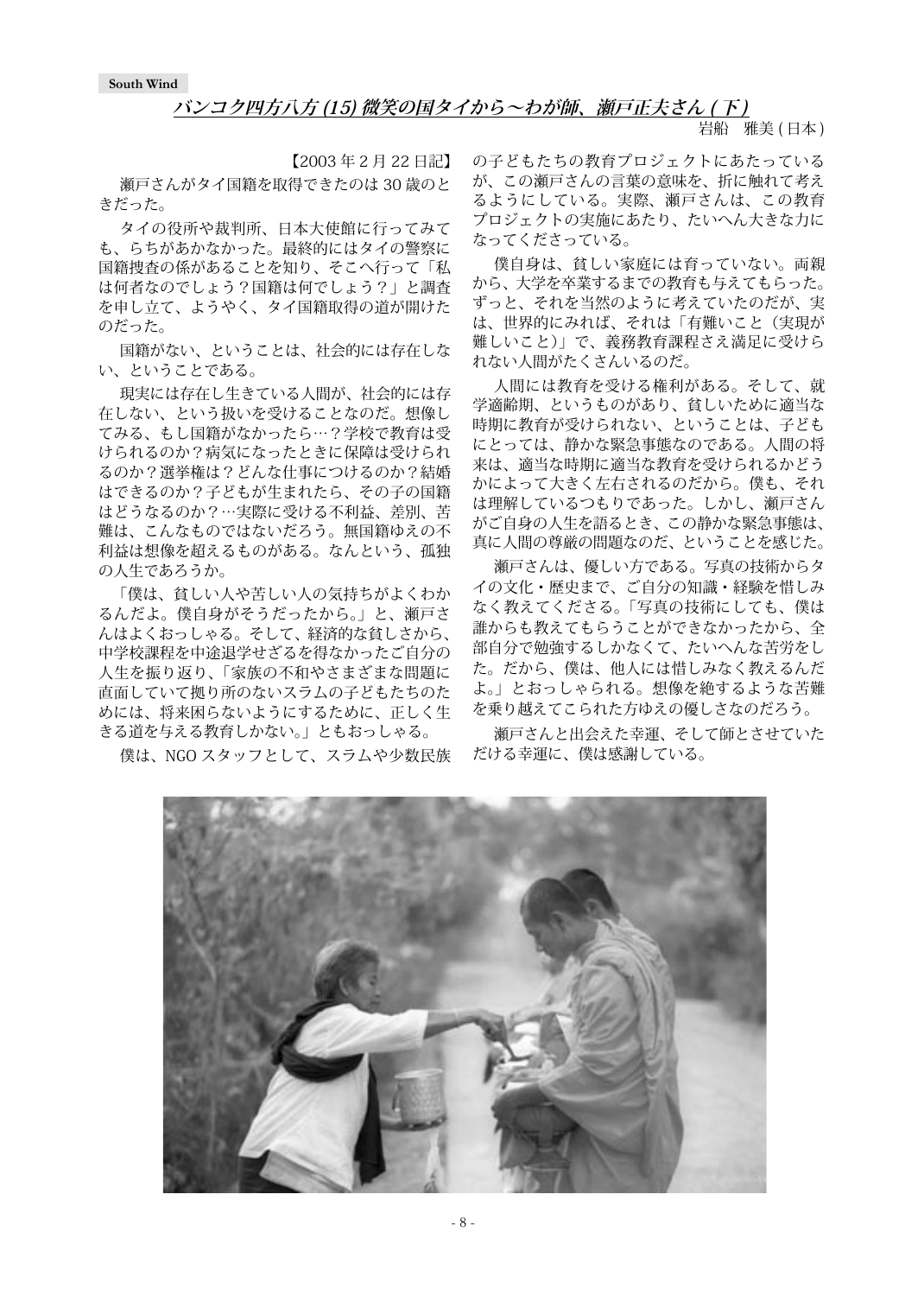Masami IWAFUNE (Japan)

## **All Directions of Bangkok (15) From Thailand – A Pleasant Country Mr. Masao Seto, My Mentor (2)**

[February 22, 2003]

<span id="page-8-0"></span>Mr. Seto was 30 years old when he finally acquired Thai nationality.

He had been to the Thai courthouse and some other offices, as well as the Japanese Embassy, but it took a long time before the matter was settled. In the end, he got to know that Thai Police had a section handling nationality investigation. He went there and asked, "Who am I?" "What's my nationality?" Thus he obtained Thai nationality at long last.

Being stateless means not to exist socially. To put it in other words, the person who actually exists is treated as if he/she were invisible. Imagine: What if I were stateless? … Could I go to school? … What about health insurance when I get sick? … Can I vote? … What types of jobs are available to me? …Can I marry? … What will my children's nationality be if I have any? … Real disadvantages, discrimination and suffering may be unimaginable. What a lonely life it would be!

Mr. Seto often says, "I can sympathize and empathize with poor and troubled people. That's because I was so." He also says, "Education is essential for helpless children in slum areas suffering from family trouble and other distress. It will provide them with the proper way of life to keep them from prospective difficulties. He himself had to give up his secondary education without completing the course.

I remember his words at times while I take charge of educational projects for slums and minorities as an NGO staff member. Actually, Mr. Seto is a great help in the carrying out of this educational project.

I was not brought up in a poor family. My parents let me go through the whole course of college. I shamelessly took it for granted for a long time before realizing that I was extremely fortunate from the global perspective. "Fortunate" means "arigatai" in Japanese, which literally means "hard to realize." There are many children in the world, who hardly receive even compulsory education. Everybody has a right to be educated and there is a certain age which is appropriate to start attending school. If children can' t afford to go to school while they are young enough, it is a silent state of emergency. A person's future is greatly influenced by the proper education at the proper period. I thought I had understood that before I came to know Mr. Seto's past. While I was listening to his story, I felt that this serious situation of illiteracy affected human dignity.

Mr. Seto is an affectionate person. He is generous in giving instruction on subjects from photography to Thai culture and history based on his ample knowledge and experience. "Nobody initiated me into, say, photography and I had hard time teaching myself. That's why I don't stint anybody in anything," Mr. Seto remarks. His tender emotions may have come from his inconceivable suffering.

I am really grateful for my good luck in meeting Mr. Seto and being apprenticed to him.

[Translated by: M. KAWASHIMA]

来自微笑的国度――泰国 曼谷的四面八方(15)我的老师――濑户正夫先生(下)

岩船 雅美(日本)

[2003 年 2 月 22 日] 濑户先生是在他 30 岁的时候取得泰国国籍的。

在此之前,无论是去泰国的政府部门和法院,还是 日本大使馆都没有得到结果,最后,他得知泰国警察 有负责调查国籍的人员,于是他到那里去请求调查― ―"我到底是什么人?我到底是哪个国家的人?"―

―这样终于打开了取得泰国国籍的大门。

没有国籍,就意味着在社会上没有生存的意义。 生活在现实中的人在社会上却没有生存意义!我 们可以想像一下,如果我们没有国籍的话会怎样? 我们能够在学校里接受教育么?得病的时候能够得 到医疗保障么?选举呢?会找到什么样的工作呢? 能结婚么?如果生了孩子,孩子的国籍怎么办? ······ 而实际生活中受到的损失、歧视和苦难 估计还远远不止这些,没有国籍的人所蒙受的损失是 超出人们想像的。

这是多么孤独的人生啊!

濑户先生常说∶"我十分理解贫穷和在痛苦中挣扎 的人,因为我当初就是这样的。"他回首自己因为经 济拮据而不得不在上中学时中途辍学时还说∶"为了 让那些家庭不和睦的、以及那些面临着许许多多问题、 无依无靠的贫民窟的孩子们将来能够过上正常的生 活,唯一的方法就是指给他们一条正确的生活道路。"

作为 NGO 的工作人员, 我所从事的就是针对贫民窟 和少数民族子女的教育工程,濑户先生的这些话经常 引起我的深思。实际上,濑户先生在这些教育工程的 实施过程中, 赐予了极大的帮助。

我本人家里并不穷,父母供我到大学毕业,我一 直认为这是理所当然的事情。但是,从全世界范围看, 这实在是一件非常值得感谢和庆幸(非常难以实现) 的事情,有很多人连接受完整义务教育的能力都没有。

人类有接受教育的权利,而且在人的一生中是存 在"就学适龄期"的,因为贫穷而不能在适当的时期 接受教育,这对孩子来说是一种"平静的紧急情况"。 在某种程度上说,人的一生取决于能否在适当的时 期接受适当的教育。以前我认为自己对这个问题是理 解的,但是在听濑户先生谈论自己的人生时,我强烈 地认识到∶这种平静的紧急情况实际上关系到人的尊 严。

濑户先生是一个十分亲切的人,他把自己关于摄影 技术以及泰国文化历史方面的知识和经验都毫无保留 地传授给我。他说∶"没有人教给我摄影技术,我只 能自己去学,吃了很多苦,所以我可以毫无保留地教 给别人。"这正是那种饱经沧桑的人所特有的亲切吧。

我感谢上苍赐给我遇到濑户先生的幸运, 赐给我成 为濑户先生的弟子的幸运!

[翻译∶栗 文霖]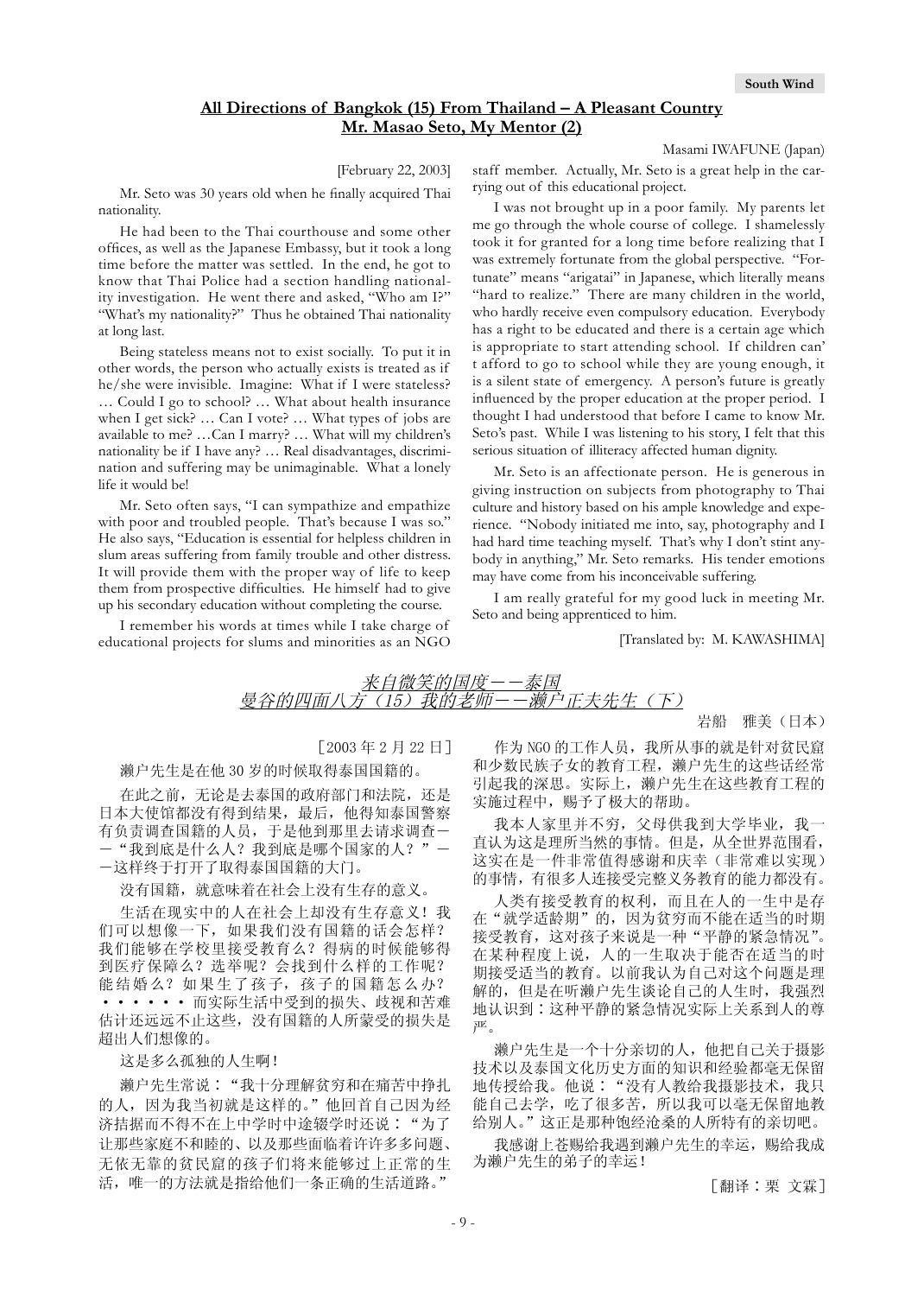### **港区国際交流協会青少年国際理解講座 中高生のフィリピン大使館訪問に参加して**

青山 知世 (13)

<span id="page-9-0"></span>私はフィリピン大使館に入って、入り口の雰囲気と部屋の広さにビックリしてしまいました。私のフィ リピンのイメージは、とにかく『海がきれい!』『バナナの原産地』などでした。でも、大使や大使館の人 の話を聞いていると、バナナより機械の方が盛んということや、フィリピンには 7,000 ぐらいの島があるこ とを聞いて、もっとビックリしました。フィリピンのおもちゃ、学校のこと、食べるもののこと、いろいろ 教えてもらい、国のことがともてよくわかりました。お菓子は実際に食べました。バナナに春巻きの皮を巻 いてあったお菓子がとてもおいしくて気に入ってしまいました。今度、家で作ってみたいです。

今回の企画はとってもよい経験ができたし、自分のためにもなりました。私、フィリピンの海で泳ぎた いです。本当にありがとうございました。

### **MIA Youth International Understanding Program Junior and Senior High School Students' Visit to the Embassy of the Republic of the Philippines**

Tomoyo AOYAMA (13)

When I entered the Embassy of the Republic of the Philippines, I was quite surprised with the atmosphere at its entrance and how large its rooms were. My image of the Philippines was of that of a "beautiful ocean" and "the country of origin of bananas." But I was further surprised to hear from the Ambassador and the Embassy staff that the machinery industry is more active than the banana industry in the Philippines, which is comprised of approximately 7,000 islands.

Thanks to the kind explanation by Embassy staff about various things such as toys, school activities and foods in the Philippines, I was able to deepen my understanding about this country. And I really enjoyed eating confections served at the Embassy. The banana sweet in egg-roll tasted good and I enjoyed it. I would like to prepare it myself at home.

This program gave me a very good experience, which was useful for me. I want to swim in the sea of the Philippines. Thank you very much for providing me with such an opportunity.

[Translated by: N. NARITA]

## 港区国际交流协会青少年国际理解讲座 参加中高生访问菲律宾大使馆

青山 知世(13 岁)

我走进菲律宾大使馆时,它的气氛和房间的宽大,使我大吃一惊。在我想像中的菲律宾是「大海很漂亮」「是 香蕉的原产地」等等。但是听到菲律宾大使馆的工作人员的介绍,比香蕉产的更多的是机械等等。菲律宾是有 7,000 个小岛组成,更是一惊。菲律宾的玩具、学校、食品等等各种各样的详细介绍,使我台这个国家有了多 大的了解。我们还真的吃了点心,它是用春卷皮子把香蕉包起来做出来的,真是好吃极了,我想回家后也试着 做一下。

这次的访问给了我一个非常好的体验,我真想去菲律宾的海滨去游泳,在此,真的谢谢大家。

[翻译∶石井 通惠]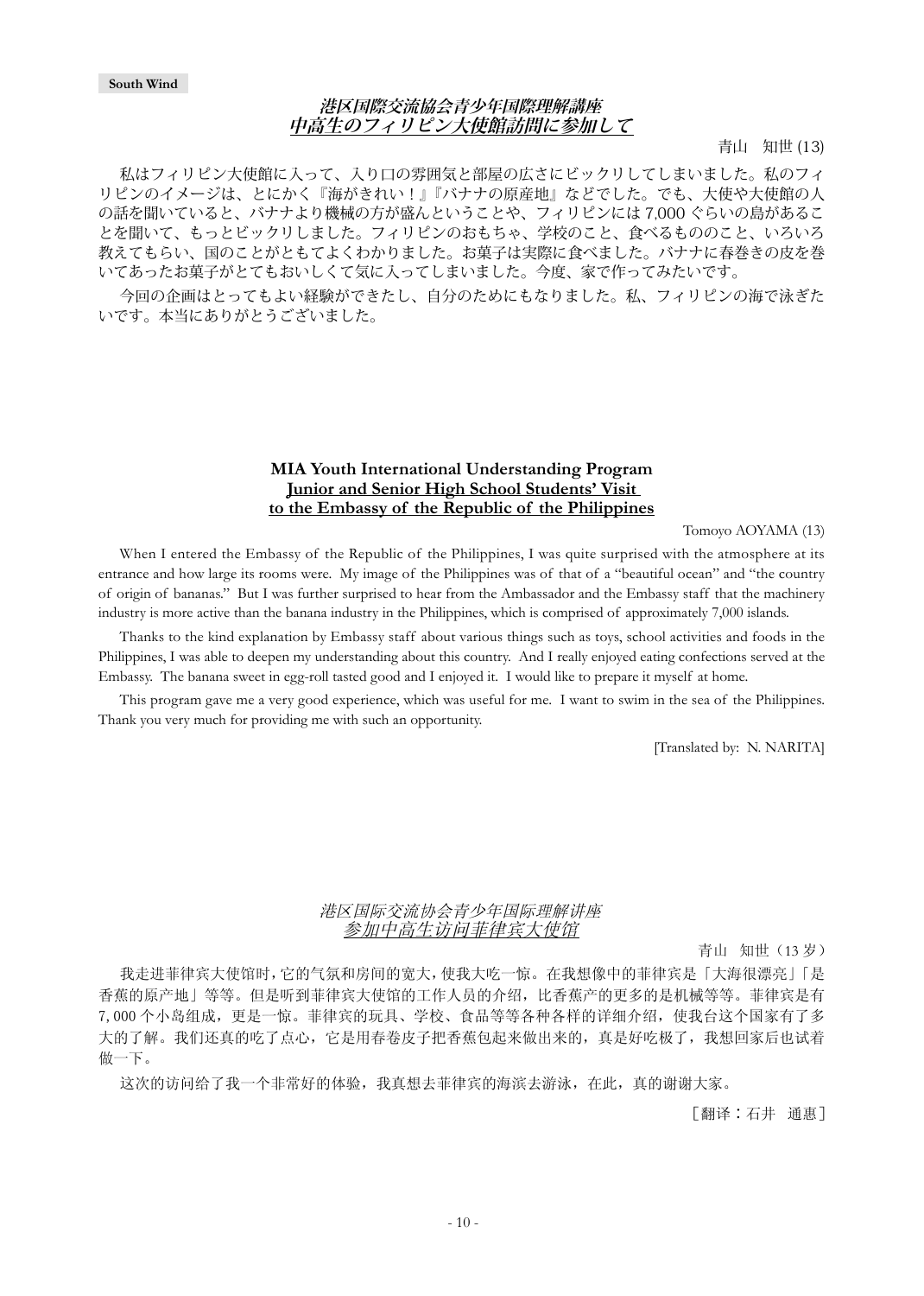## 港区国際交流協会青少年国際理解講座 **中高生のフィリピン大使館訪問に参加して**

小林 敬子 (15)

最初、大使館に行ったのは初めてだったので、中が広くてビックリしました。フィリピンの人しかいな いのではないかと思ったけど、日本人も少しいたので安心しました。私は英語が話せる小学校の先生になり たいので、フィリピン大使館で学んだことは、将来のための勉強になりました。

私が外国に行けるようになったら、まずフィリピンに行ってみたいです。そのぐらい今回のフィリピン 大使館で聞いたことは、とても興味深く、フィリピンで実際に見たり聞いたりしたいと思わせる、絶好の機 会でした。

お菓子はとてもおいしかったです。日本にはない、フィリピン独自の味です。ビデオで見たフルーツも どれも珍しく、一回は食べてみたいと思いました。楽器も独自の文化で、初めて見る楽器でした。

フィリピンに行ったことがなかったので、このような機会でフィリピンのことをたくさん知ることがで きて良かったです。

## **MIA Youth International Understanding Program Junior and Senior High School Students' Visit to the Embassy of the Republic of the Philippines**

Keiko KOBAYASHI (15)

This was my first visit to an embassy in Minato city. And I was surprised to see the spacious site and large building of the Embassy of the Republic of the Philippines. Although I thought so far that persons working there were only Filipino, I felt relieved to see some Japanese workers there as well.

I want to become a primary school teacher who is able to speak English. So, what I learned through this visit to the Embassy would be certainly helpful for my future. If I could get a chance to go abroad, I hope to go to the Philippines first. My experience at the Embassy this time was so interesting that I really want to visit and see the Philippines. This became the best chance for me.

Furthermore, sweets served at the Embassy were very delicious and they had the unique taste of the Philippines that I had never experienced in Japan. All the fruit introduced in the video was unfamiliar to me and I was prompted to have them once if possible. Musical instruments also exhibited the unique culture of the Philippines, which I saw for the first time.

I have never been to the Philippines. Thanks to this program, I was able to learn many things about this country.

[Translated by: N. NARITA]

#### 港区国际交流协会青少年国际理解讲座 参加了中高生访问菲律宾大使馆

小林 敬子(15 岁)

去大使馆访问还是第一次里面那么的大,使我大吃一惊,在我的想像中大使馆里面的工作人员大概全是菲 律宾人。一看到也有日本人的工作人员,给我了一个安心。我想将来当一名英语教师,所以参加了这次菲律宾 大使馆的访问,想对将来的学习有利益。我想如果有机会去国外旅游的话,就先去菲律宾看一下。因为在这次 菲律宾大使馆访问中,听到的看到的都特别感兴趣,想到实地去实际的体会一下是绝好的机会。

点心真是非常的好吃,在日本是没有的,是菲律宾特有的味道。在录象里介绍的一些非常珍贵的水果、真 想去尝一尝。乐器也是独特的文化。还是第一次看到。

因为没有去过菲律宾,但在这次的机会中、使我对菲律宾有了很多的认识。真是非常好极了。

[翻译∶石井 通惠]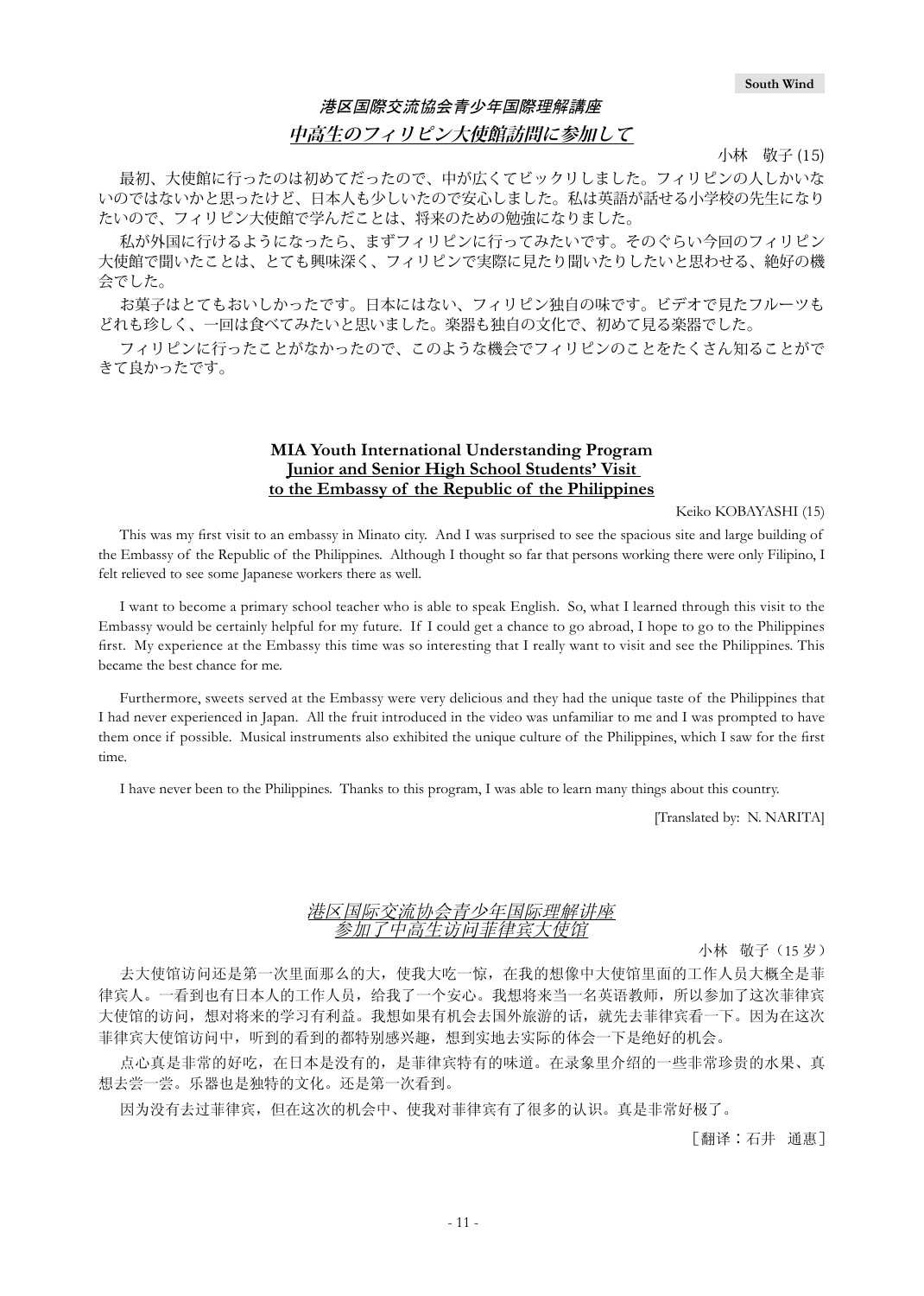【2003 年 3 月記】

日本で学ぶことは、挑戦、楽しみ、冒険そして不 安の混ざりあった体験です。

私は、2001 年 4 月 4 日、修士課程の学生のため の「日本政府 / 世界銀行共同大学院奨学金プログラ ム 2001-2003」に選ばれた 5 人の1人として、東京 三田の慶応大学で税制とその運用を学ぶために来日 しました。おまけに、成田国際空港に降り立ったとき、 私は 2 人目の子供を身ごもっていました。

私は母国の財務局の税務署で弁護士として働いて いた時から日本について多くの話を聞き、本も読み ました。また、アメリカへ飛ぶときはいつも東京を 経由しましたので、数時間ではありますが 1 、2 度 日本に足を踏み入れたことがあります。しかし、そ れらは実際に留学することとは全く異なることです。 というのも私はこの課程を修了する為に 2 年間日本 に滞在しなければならず、具体的に言えば私は 4 学 期を終えなければならないからです。心の中で私は この 2 年間が人生の中で貴重で興味深いものとなる ことを確信していました。

この奨学生の6期生である私たちは様々な国々か ら集まった5人からなりたっていました。バングラ ディッシュ、カザフスタンから来た 2 人の男性とフィ リピン、タイそしてタンザニアから来た、私を含む 3 人の女性でした。実際に私たちはそれぞれ異なっ た文化と習慣を持つ仲間でした。しかし、私が特に 言いたいのは、現実にはうまく打ち解けて私たちは 本当に仲が良かったということです。

慶応大の国際センターが、私が住む場所を事前に 準備しておいてくれました。

そこは江戸川区の一之江にある 3 階建ての基本的 な施設が全て備わっている女子寮でした。寮から私 が歩いていける範囲にコンビニといくつかの専門店 があり、付近には公園とスポーツ施設がありました。

その時点で私は一言も日本語が話せませんでした ので、最初は、寮の人たちとうまくやっていくのは とても難しいのではないかと思っていました。さら に日本の文化と習慣についてあまり良くない先入観 を持っていました。しかし、それは誤りでした。寮 の人たちは気を使ってくれることは言うまでもなく、 とても温かで友好的な人たちでした。私は故郷から 遠く離れた土地で新しい家族と心からの友だちを手 に入れることができたのです。人間同士の付き合い は言葉だけではありません。親切さと誠実さが言葉 以上のものを伝えてくれるのです。このような方法 で知り合うことのできた人びとに私はとても感謝し ています。彼らは私に友情は文化の壁を超えるとい うことを教えてくれました。

私のいた寮では朝と晩にいつもおいしい食事を用 意してくれました。しばらくして私は自然に「ごち そうさま」と言うようになりました。日本での暮ら しは始まったばかりでしたが、何だかうまくいきそ うな気がしました。

寮から学校まで地下鉄新宿線から浅草線か三田線 に乗り換えて、往復でおよそ 1 時間かかります。私 は寮を出るとき、寮に帰ってきたときに必ず「行っ てきます」「ただいま」とあいさつしました。このよ うにあいさつするだけで気分が良くなりました。そ れだけでなく、時間にあわせていつも「おはようご ざいます」「こんにちは」「こんばんは」あるいは「お やすみなさい」とあいさつしました。結局、日本語 を学ぶということを難しく考える必要はなかったの

です。

母国では、学校でも仕事でも英語を使用していま したので、全く新しい言語に触れると考えるだけで 私は興奮を押さえることができませんでした。

先生方は全員日本人でしたが、講義は英語で行わ れました。今振り返ると彼らは皆優秀で、素晴らし い授業だったと思います。彼らのおかげで、私たち はあらゆる情報を素早く、より深く理解しました。 毎日授業の終わった後で、各々がその日学んだ知識 と知恵について考えました。考えが次々と浮かんで くることは本当にすばらしいことでした。

毎週月曜日に私たちは財務省の国税庁の監督下で 実務研修を行いました。このプログラムのおかげで 私たちは日本の税制とそれに関連した事柄について より詳しい話を聴くことができました。同様に、国 際的なテーマについてより深い理解を得そして国際 協力を導き出すために分析し、討論しました。授業 は教室にとどまりませんでした。私たちの訪れた多 くの税務署などで多くの人びとと知り合えることが できました。その中には私たちの箱根旅行に援助し てくれた人もいました。それは素晴らしい旅行でし た。

週末はたいてい遊びに出かけました。私は東京の 知らない場所に行き、新しい発見をするのが楽しみ でした。事実どこもそれぞれに個性的でした。その 中で東京湾のお台場の商業地区、池袋、表参道、渋 谷などが印象的でした。私は特に代々木公園と有名 な博物館を含む上野公園を散歩するのが好きでした。 東京の外については同僚や親友と埼玉県、横浜市そ して千葉県のいくつかの場所を訪ねました。

国立劇場で歌舞伎を見たこと、いくつかのコン サートに行ったこと、そして霞ヶ関のアジア開発銀 行や世界銀行が開くセミナーに参加したことなどの 楽しかった思い出が浮かんできます。

前にも言ったように 6 期生は皆それぞれの国を代 表する 5 人の若い税の専門家です。彼らも私と同じ ように日本で暮らすのは初めての経験でしたが、共 に自国以外の国で生活するすばらしさを体験できま した。さまざまな文化的背景をもつ人びとがこの様 にうまく融和できるということは驚くべきことだと 思います。

私は日本食にも次第に夢中になりました。日本食 は本当に「おいしい」と思います。特にとんかつ、 すきやき、てんぷら、釜めし、寿司それに刺し身が 好きでした。どれも、熱いあるいは冷たい日本茶と 良くマッチします。

時の流れと共に、私は日本について、その雇用シ ステム、企業の仕組みや教育制度など、たくさんの ことを学びました。法制度にも強い関心を持ちまし た。挙げていけばきりがありません。私は、人間は 知れば知るほどに理解が進み、賢くなれると考えて います。

私は 2003 年 3 月に卒業をむかえます。卒業式は 今月 29 日です。本当に時間のたつのは早いものです。 そのまますぐに仕事に復帰するためにフィリピンに 戻ります。私は夫と 3 才と 1 才になる男の子の家族 のもとに帰ります。友だちや同僚とも再会するでしょ う。私は日本でのたくさんの楽しい経験と思い出を 胸に母国へ戻ります。みんなに私の話を聴かせてあ げる日がなんと待ちどおしいことでしょう。

[翻訳:宮崎 博]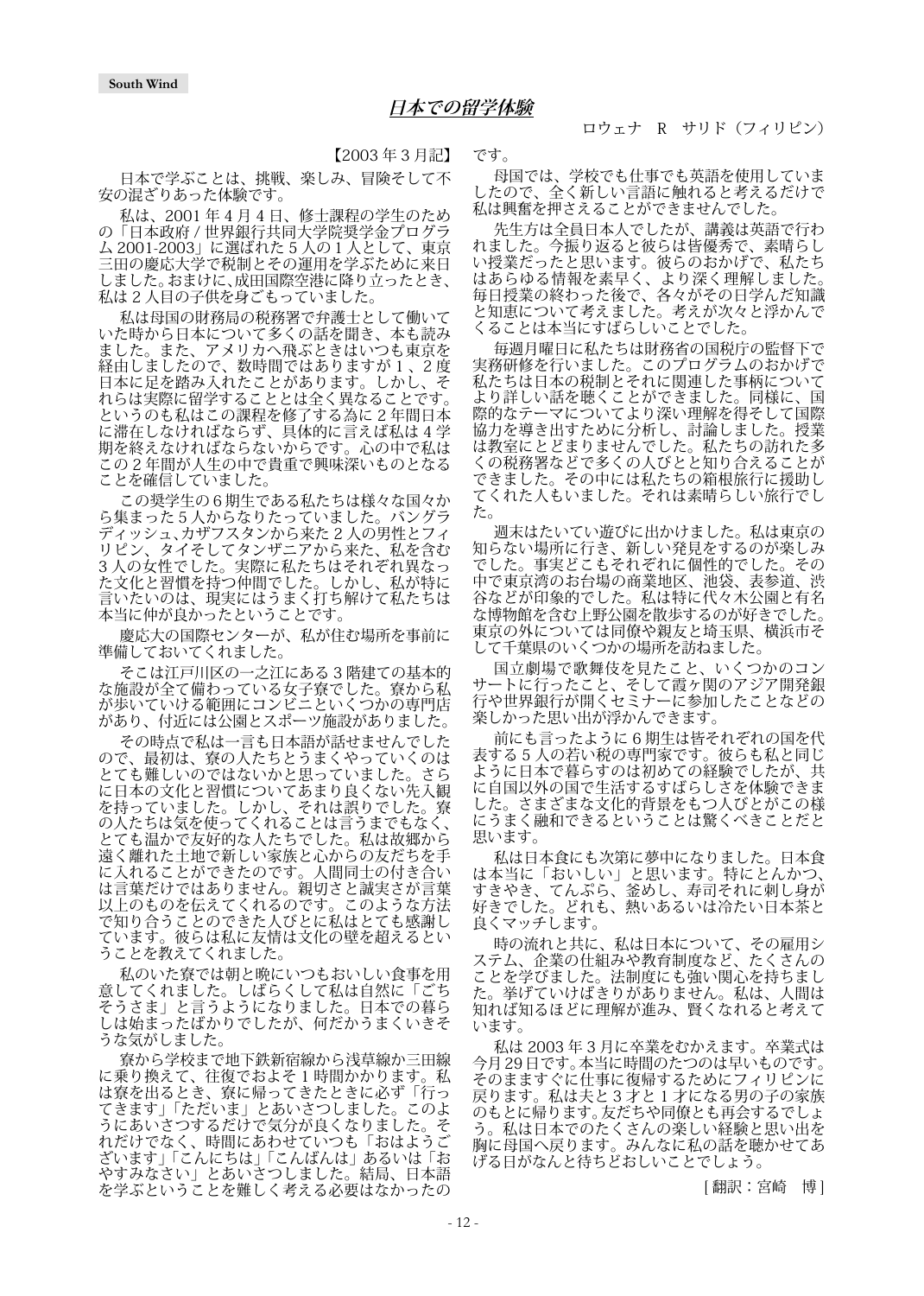Coming to Japan to study is a mixture of challenge, fun, adventure and anxiety.

I came to this country on April 4, 2001 as one of the five recipients of the Joint Japan-World Bank Graduate Scholarship Program 2001-2003 for Master's Degree Program in Taxation Policy and Management at the Keio University in its Mita campus in Tokyo. Not only that, I was over seven months pregnant with my second child upon my arrival at the Narita International Airport.

Actually, I have heard and read a lot about Japan when I was still in the Philippines, my home country wherein I work as a lawyer at the Revenue Office of the Department of Finance. And I have set my feet on the country's land on one or two occasions, albeit for a few hours, whenever I have chosen Tokyo as a stopover in my travels to the United States of America. But then those instances were entirely different things. For I have indeed come here for a two-year period as required by my course. Specifically, I am to finish four semesters. In my mind, I believed those two years would be exactly precious and interesting years of my life.

Our cohort, the sixth of the program, is composed of five students coming from different countries. The two men are from Bangladesh and Kazakhstan while the three women including me are from the Philippines, Thailand and Tanzania, respectively. Truly we are a group of diverse cultures and traditions and what a privilege to say that we blended so well, beautifully and harmoniously, as a matter of fact.

The International Center of my school made earlier arrangements for the place I would be staying. It is a threefloor ladies' dormitory in Ichinoe, Edogawa-ku, complete with the basic facilities. In the community there are convenient stores and some specialty shops and places which I can visit by mere walking from the dormitory. There is also a nearby park and some recreation centers within the vicinity.

At first I thought it would be very difficult for me to deal with the dorm people considering that I did not know a single Japanese word at that time. I also had some not-sogood preconceived notions about the country's culture and traditions. But I was wrong. I found my hosts to be very warm and accommodating, not to mention very caring. I found a home away from home…a new family and a circle of friends where I surely belong. Truly, it takes not just words to communicate. Kindness and sincerity conveys more than words can express. I am very thankful that I got to know those people who have touched my life in a very special way. They have taught me that friendship transcends cultural diversification.

In the place where I stay breakfast and dinner are provided. And they give us nice meals all the time. Soon thereafter I have found myself saying "gochisosamadeshita," etc. A good way to start, I said to myself, but long way to go.

It takes about an hour from my dorm to and from school commuting through the subway using the Shinjuku and Asakusa lines, and alternately, the Mita line. I do not fail to recite "itai kimas" and "tadaima" every time I leave and come back. Just saying them makes me feel good. Not only that, I always greet them "ohayo gozaimasu," "konnichiwa," "konbanwa," or "oyasumi nasai," whatever greeting is appropriate under the circumstances. Learning the Japanese language, is not that difficult, after all.

In my home country, we use English in school and

offices and the idea of encountering a totally new language appeared interesting to me.

In school all our professors are Japanese although the medium of instruction being used is English. At this point I can say that all my teachers are very good. They are doing their jobs so well that we are becoming more knowledgeable and more receptive to information of all kinds. At the end of each day, one will realize the knowledge and wisdom they have imparted on himself and it is just amazing that ideas after ideas are conceived.

Our Mondays are practicum/internship days under the supervision of the National Tax Agency of Japan's Ministry of Finance. The program provides us with a more detailed information about the government's tax system and related matters. International issues are likewise analyzed and discussed to provide a deeper understanding and elicit international cooperation. Not only that classes are confined to the classroom. We actually had personal encounters whenever we make visits to various tax agencies and other offices. Moreover, they are very kind enough to sponsor some trips for us like the one we had in Hakone. What a great sight to behold!

My weekends are usually spent on leisurely activities. I love going to different places in Tokyo and discovering for myself what they have to offer. Thus, each place is unique in its own way. So far I have gone to commercial and business areas in Odaiba Tokyo Bay area, Ikebukuro, Omote-Sando, Shibuya and other places. I especially like my park visits to Yoyogi and Ueno, the latter including famous musems. Outside Tokyo, I had the chance to frequent some areas in Saitama, Yokohama and Chiba together with some colleagues and dear friends.

What a joy also to recall my experiences watching Kabuki at the National Theater of Japan, watching and listening to some concerts, and attending seminars sponsored by different organizations such as the Asian Development Bank Institute in Kasumigaseki and the World Bank.

As I have said before, our group is comprised of five young tax professionals representing different countries. They are in the same situation as I am in, and we all find it awesome and wonderful to live in a country other than our own. It is just amazing how peoples of different cultures blend so well.

Certainly we have developed a passion for Japanese food. They really taste good and very delicious. Oishi! I especially like tonkatsu, sukiyaki, tempura, kamameshi, sushi, and sashimi. All of them go well with hot or cold Japanese tea.

Also over time, I have learned a lot more about the country - the employment system, the business structures, the educational system - and a whole lot more. The legal system likewise interests me. The list is simply endless. Hence, the ideas I keep on accumulating just make a more understanding and knowledgeable creature.

And guess what? I am about to finish my course this March 2003. My graduation is set on the 29th of this month. How time flies - so fast indeed. Very soon I will be coming back home to the Philippines to resume my work. I will be back in the arms of my family - my husband and our two sons aged 3 and 1. I will also rekindle ties with my friends and colleagues. And I will return bringing with me all the joyful experiences and memories from Japan. Oh, I just could not wait for them to hear my stories.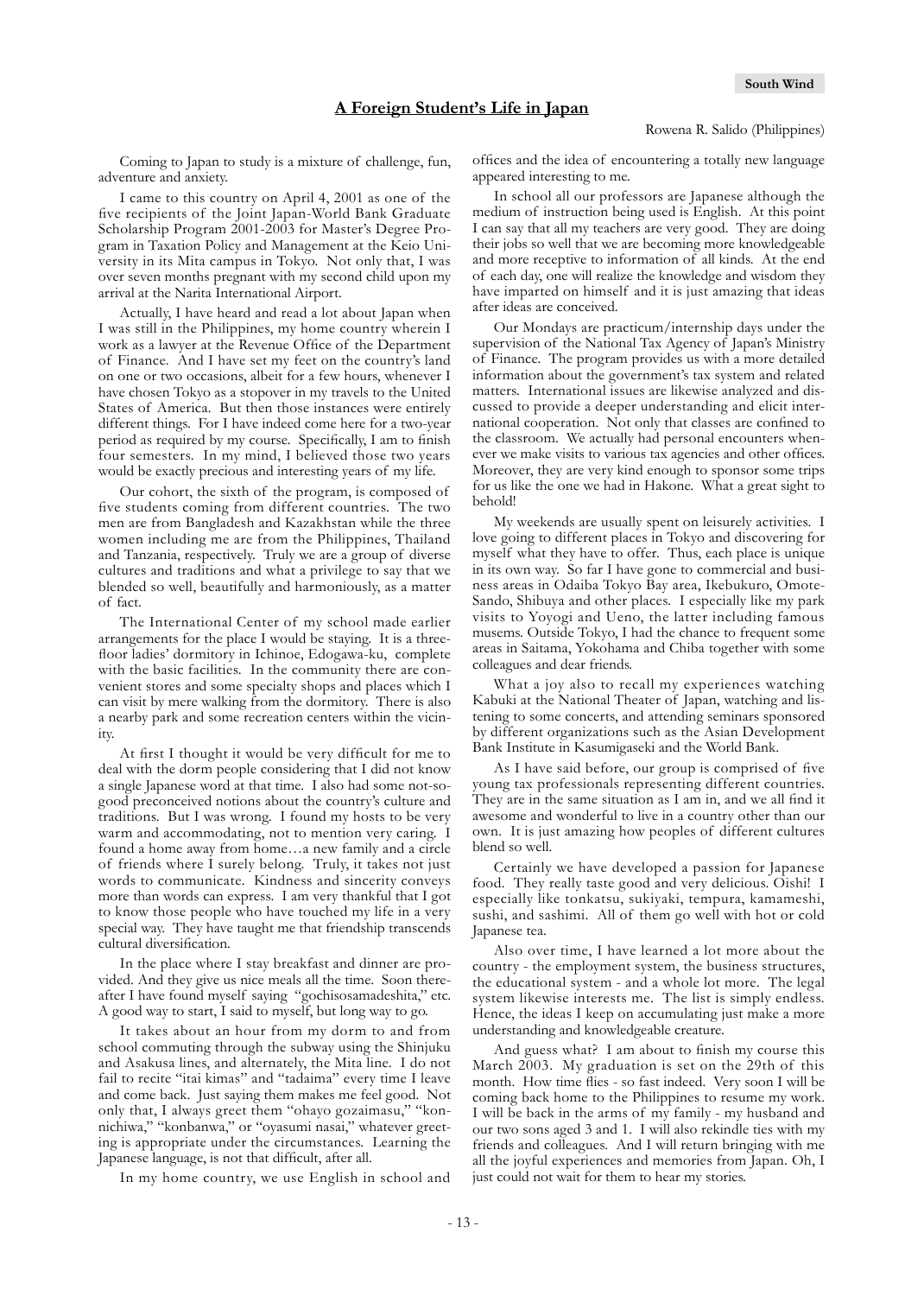Rowena R Salido (菲律宾)

#### [2003 年 3 月记 ]

<span id="page-13-0"></span>在日本学习的事,挑战,享受,是冒险而且做不安 搀混互相的体验。

我、2001年4月4日,为了硕士课程的学生「日本 政府 / 世界银行共同大学院奖学金程序 2001 - 2003」 选出的 5 人中的 1 人, 在东京三田的庆应大学与税制 为了学习那个来日本。又加上,到成田国际机场的时 候,我身体怀孕第 2 个孩子。从我在祖国的财务局的 税务官署作为律师工作的时候关于日本许多听了、书 也读了。同时,飞向美国的时候总是经由东京因为数 小时 , 不过进入日本的国土已经有 1 、2 次了。可是, 那些与实际留学的事完全有差异。为了学完这个课 程不得不在日本停留 2 年, 具体地说我必须结束 4 学 期。在心中我这个 2 年人生中坚信着贵重很有兴趣的 事。作为这个奖学生的 6 届生的我们由从各种各样的 各国汇集的 5 人组成在。与从孟加拉人民共和国、哈 萨克斯坦来的 2 男性菲噜兵、泰国然后从坦桑尼亚来 了,含有我 3 人女性。实际我们是有各自不同的文化 和习惯的朋友。可是,我想特别说:在现实里 (上)很 好地融洽我们关系非常好。庆应大的国际中心事先准 备我住的地方。那里江户川区的一之水湾有的 3 层楼 房基本的设施全部具有的女子宿舍,从宿舍范围有几 个专业店 · 年中无休 · 夜间营业。附近公园和有体育 运动设施。因为那个时间我一句话日语也不能说,最 初,宿舍的人们认为干下去非常大概是难。更加日本 的文化与关于习惯有着不太好的先入之见。可是,那 错误了。宿舍的人们关心友为非常温暖友好。在我远 方离开故乡的土地新的家族和衷心的朋友能到手。人 们的交往不仅仅是言词的增加而且是亲切诚实给传达 言词以上的东西。这样的方法会相识的人们我非常感 谢。他们给我友情文化 · 教了我跨过墙。我在的宿舍 早晨和晚上准备好吃的吃饭。一段时间 · 我对自然变 得能说「承您款待了」。在日本的生活刚刚开时不过, 感到总觉得顺利。从宿舍到学校从地铁新宿线浅草线 或者换车为三田线,用往返大概 1 时间。我从宿舍出 来的时候,返回宿舍的时候必定「我去了」「我回来了」 的寒暄语。这样只是寒暄心情就增加了。不仅仅是那, 时间引见总是「早啊」「你好」「晚上」或是寒暄「请

休息」· 结果,不需要难地考虑学习日语这样的事。 因为祖国,学校也工作也用着英语,完全新的语言只 是考虑我不能控制住兴奋。老师方面是全体人员日本 人, 不过, 授课用英语举行了。现在回头看他们想是 全部优秀,极好的授课。由于他们,我们托福深地理 解。每日授课结束以后,各々关于经过学习的知识和 智慧考虑。考虑不断地浮现来的事真是极好的事。每 周星期一我们在财务省的国税厅的监督举行了实际业 务进修。这个程序的税制那关联的事情更详细能听。 关于国际的题目更深的理解、做为了开始引导国际协 力分析,讨论。授课教室不限在我们访问的许多的税 务官署等与许多的人们能相识。那个其中给援助的人 也在我们的箱根旅行中、那是极好的旅行。周末大概 出去游玩我去东京不知道的地方,新的发限乐趣。事 实上哪里各自都是个性的。那个东京湾的座儿场的商 业地区,池袋,表参道,涩谷等印象深刻。我特别嬉 欢代代目公园和有名的博物馆的上野公园散步。除了 东京以外与同事和好友崎玉县,横滨、千叶县的几个 地方访问。在国立剧场看歌舞伎的事,去几个音乐会 然后、在霞关参加了亚洲开发银行和世界银行讲课事 等快乐的浮现在来。在前 ( 面 ) 也为使说了 6 届生全部 代表各自的国家的 5 人年轻的税的专家。他们与我同 样在日本也生活是初次的经验 , 不过,一同本国以能 体验在外边的国家生活。有各种各样的文化的背景人 们能这样的很好地所谓和睦是可惊的事。我日本食逐 渐也变得入迷。日本食真「好吃」特别是炸猪排 · 鸡 素烧,天麸罗,锅召见,寿司 · 生鱼喜欢。那些,与 热的和冷的日本茶很好地调和。与时(间)的流动一起。 我关于日本,那个雇佣系统,企业的结构做教育学习 的制度等,学习很多的东西。对法制度也有了强的关 心。在没有这样的。我人身越知道越理解前进,聪明 起来了。我 2003 年 3 月迎接毕业。毕业式本月 29 日。 真时间过得快。就那样为了复职返回菲律宾我丈夫和 3 岁和 1 岁的男孩子返回祖国。朋友和同事也再次相 见吧。我在日本很多的快乐经验和回忆带回祖国。让 大家听我的话的一日如何有待于怎样强迫是事吧。

[翻译∶石川 玉兰]



写真左:LRJ ミーティングの風景 Photo left: LRJ meeting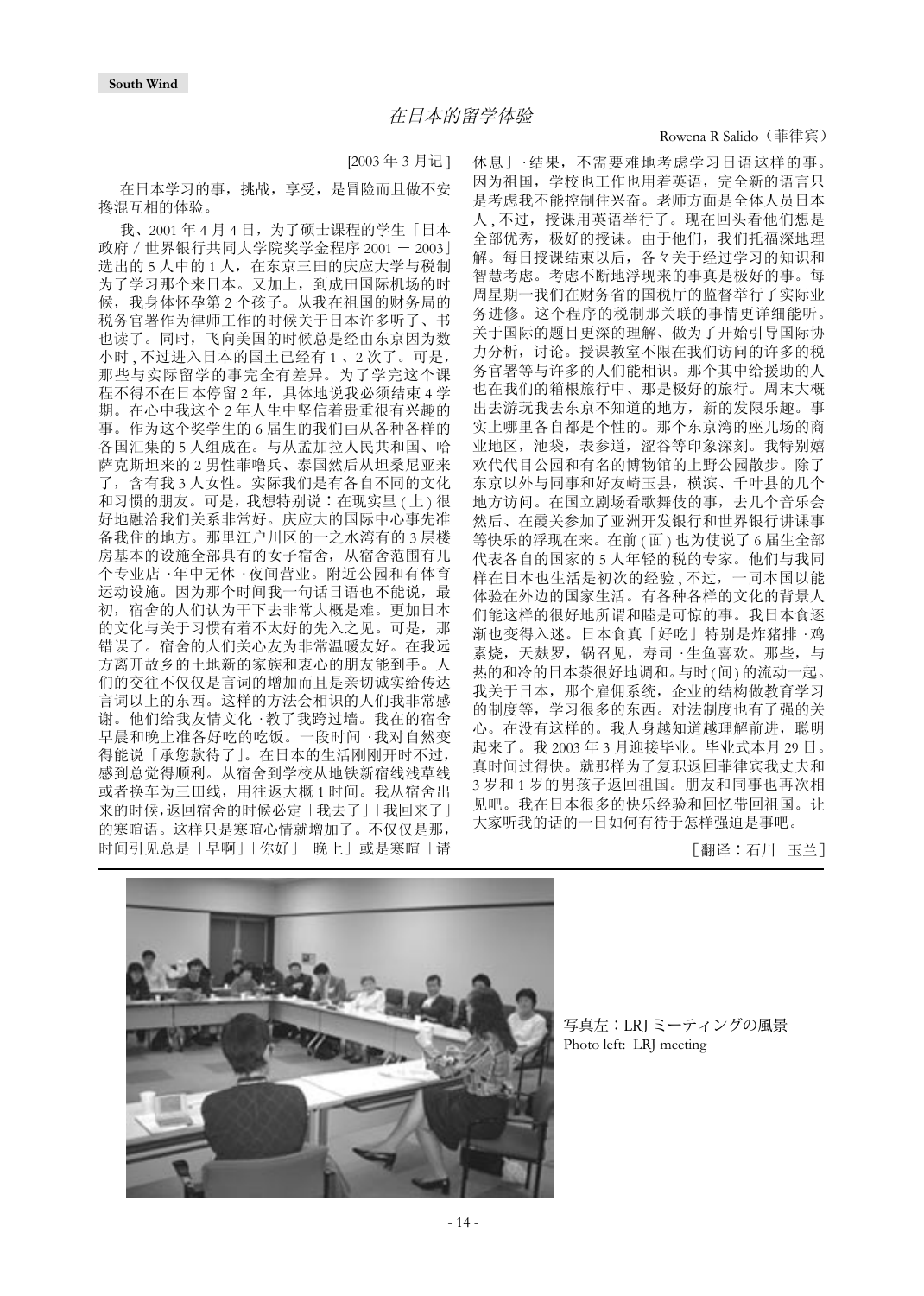## **レッツ・リディスカバー・ジャパン (LRJ)**

山下 輝雄(LRJ スタッフ)

<span id="page-14-0"></span>「LRJ とは、いったいどんなことをしているの?」こんな質問をお持ちの方が多いのではないでしょうか。 私自身 8 ヵ月ほど前に港国際交流協会に入会した時、LRJ とはどんな集まりなのか、どんな方法で国際交流 をするのか、まったく分かりませんでした。でも「百聞は一見に如かず」です。とにかく一回参加してみて 下さい。外国の方々にとっては日本でのさまざまな体験や異文化に接しての戸惑いや感動等、自らが再発見 した日本についてアピールできる場であり、また日本人にとっては各自が日本を再発見し、外国の方々の意 見に耳を傾けながら、白熱した討論を行なう中で、習慣や文化の違いを乗り越えて、真の国際交流が図れる 場であります。具体的には月 1 回(原則として第 3 土曜日の午後 1 時半から 3 時半まで)開催され、どな たでも自由に参加できます。当日の担当スピーカー(各月ごとに外国人、日本人が交互にスピーカーを担当) が独自のテーマで「日本再発見 = Let's Rediscover Japan」について一時間ほど話していただき、引き続き全 員参加の下、スピーカーとの質疑応答やディスカッションを行い、実りある国際交流を図っていきます。テー マは特に限定することなく、スピーカーの自由意志に任されますが、文化、教育、芸術、スポーツ、福祉、 科学などさまざまです。

言葉は世界共通語の英語を使いますが、我々日本人にとっては英語によるコミュニケーション訓練の絶 好の場でもあり、どなたにとっても楽しく 3 時間を過ごしていただけるものと確信しています。

さあ皆さま、まずは LRJ に参加してみてください。そして近い将来、ご自身がスピーカーを担当してみ てください。前ページの写真から LRJ の雰囲気を察していただけるものと思っています。

#### **Let's Rediscover Japan (LRJ)**

Teruo YAMASHITA (MIA Volunteer Member)

"What is LRJ and what are LRJ members doing?" We often have such questions not only from foreign residents, but also from Japanese people. Myself, I didn't understand what LRJ was when I became a member at MIA eight months ago, but it didn't take long before I fully understood about LRJ.

"Seeing is believing." Once you join LRJ, you will find it interesting and informative.

The letters LRJ stand for "Let's Rediscover Japan", a program that is usually held once a month in the afternoon of the 3rd Saturday. This program gives an opportunity to foreign residents to express their puzzlements and/or impressions of Japanese culture and the Japanese way of thinking, while Japanese people will find out something new about this country through discussion with foreign residents. At LRJ, the speaker first makes a speech on a topic of his/her rediscovery in Japan and the participants later join in for a  $Q \& A$  and discussion of the topic of the speech. The speaker alternates between a foreigner and a Japanese month by month. The speech and discussion are conducted in English.

The speaker decides on a theme that has to be something about rediscovering Japan, though it may be related to culture, the arts, education, sports, welfare, science, etc.

Why don't you join LRJ and enjoy the communication? Further, you may be a speaker as well if you wish. The photo on the previous page shows the atmosphere at an LRJ meeting.

#### 日本再发现 (LRJ)

山下 辉雄(LRJ 支援者)

「日本再发现到底做着怎样的事?」有很多的人带有许多质问吧

我自己8个月前港区国际交流协会入会的时候,所谓 LRJ 怎样的集会的?怎样的方法做国际交流的?完全 不明白。也是「百闻不如一见」。不管怎么请参加一回。

对外国的各位来说在日本的各种各样的为体验和异文化接触的困惑和感动等,关于自己再发现日本而对日 本人来说各自再把日本发现,一边倾听外国的各位意见一边热烈的讨论中,跨过习惯和文化的差异,真正的 国际交流能利用的场和。具体一月一次(作为原则第3星期六的下午从1点半到3点半)被召开,谁自由能参 当日扩音器(每月外国人,日本人交替担当)扩音器由于独自的题目关于「日本再发现= Let's Rediscover Japan」一小时说,继续举行跟全体人员参加下,扩音器的质疑应答和讨论,图谋结果实有的国际交流。题目特 别不限定扩音器的自由意志听任。文化 · 教育 · 艺术 · 体育运动 · 福利 · 科学等各种各样。

语言使用世界普通话的英语,不过,对我们日本人来说由于英语的交流训练的绝好的场地,对谁来说也快乐 地度过3小时。

那么请大家,自先「日本再发现」能够试一试参加。并且近的将来,自己试行担任扩音机。我想从照片能观察「日 本再发现」的气氛。

而且近的将来,自己试着请担任扩音器。想从照片体谅能够得到 LRJ 的气氛的。

[翻译∶石川 玉兰]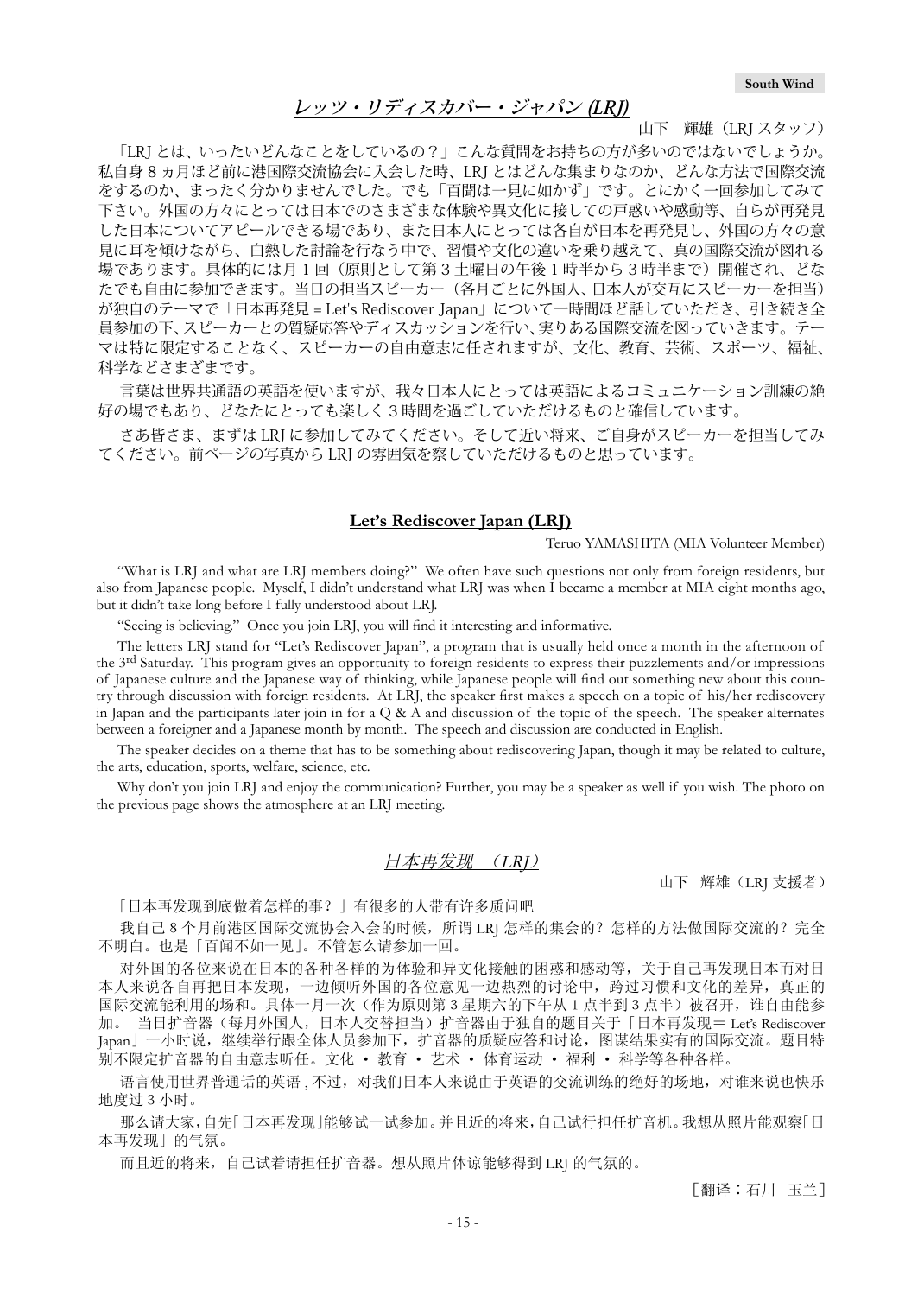<span id="page-15-0"></span>もうかれこれ 4 年ほど前のことですが、MIA で講演をされたことから知り合いになった笹本エ ヴェリンさんから数名のボランティアに数ページ の英文を翻訳してくれないか、という遠慮がちな 相談がありました。私は何のことやら分からずじ まいで承諾して早速翻訳をすませました。これが、 最終的にはこのような膨大なそして何年もかかる 大事業になるとは初期の段階では想像もしていま せんでした。

そうこうするうちに、エヴェリンさんから、 私たちが翻訳していたのは LVEP(Living Values: an Educational Program) といって世界でもっと も良く知られた価値教育プログラムで、すでに現 在 68 カ国で使用されている教材のほんの一部で あり、ご自身が日本の LVEP 本部、リビング・バ リュー推進協会 (LVSK) の責任者であるという ことを知らされました。そして、これは 3-7 歳用、 8-14 歳用、15-22 歳用 ( ヤングアダルト用 ) の 3 種類の小さな子どもたちから大人になるまでの段 階別の価値教育の教材と保護者を指導する指導者 のためのファシリテーター用の 4 冊からなってい るとのことでした。まもなく、彼女からその 4 冊 を MIA で日本語に翻訳してくれないかとの依頼 がきました。早速この膨大な量の翻訳をお手伝い してくださるボランティアの方々を募集したとこ ろ、約 20 名の方が手を挙げてくださり翻訳が開 始されました。この教材は、個人的にも社会的に も重要な 12 のバリュー、即ち、平和、尊重、愛、 責任、幸福、協力、正直、謙虚、寛容、簡素、自 由、結束について学び、さまざまな体験に基づい たアクティビティや実践的な方法を通してそれぞ れの価値観を発展させ、子どもたちにそれぞれの バリューの大切さを実感してもらうことを目的と しています。各々のバリューが 1 人の人間として 持っていなければならない基本的なバリューです が、ときにこの大切なバリューを忘れ子どもたち の間ではけんかが始まり、大人の間でもさまざま な葛藤や最近のイラク戦争にみられるような戦争 が起こります。

このようにしてプロジェクトはスタートした のですが、ちょうど昨年の 7 月で MIA 創立 10 周 年ということもあり、これを 10 周年記念事業の 1 つにしようということになりまして私たちは真 剣に翻訳にとりかかり始めました。

### 佃 芳子(日本)

翻訳をするにあたっては、ボランティアの間 で 1 つの言葉の解釈にもさまざまな意見の食い違 いがありました。特に、最後の編集段階では編集 委員の間で 1 日に何通ものメールを交換し、正月 も返上で意見の一致を試みました。ただし、翻訳 の原本が LVEP ということがあり、編集長の中野 さんはじめ編集委員の間では率直な意見の交換の あと、終わりには必ず全員の合意を得て終了する ことができました。特に、英語で Values という 言葉の翻訳に関しては、MIA の見上理事長まで加 わられて熱心な意見の交換がありましたが、結局 この言葉の持つ意味を 1 語の日本語に安易に訳す ことはできないという結論に達し、そのまま「バ リュー」で通すことにしました。

翻訳という作業は、1 つの言語をもう 1 つの 言語に変えて正確に内容を表現することだと思い ます。この本の著者は教育心理学者で結婚や家族 の問題を扱うセラピストの Diane Tillman という アメリカ人の女性です。彼女が世界各国の教育現 場の先生から寄せられた意見やアクティビティを 取り入れながらこの本を完成されました。そのた めに、自国の風習、文化に合わないならばそれに 相応しいように適応させて実施するように、とい う注意書きが各所に書かれています。私たち編集 者は、1 つ 1 つの言葉、述べられているアクティ ビティが日本の現状に相応しいかどうかなど細部 にわたってこだわり、そのつど編集会議を持ち意 見の統一を試みました。

神戸の児童による他の児童への残酷な殺人事 件、大阪の池田小学校での狂気的な大人による児 童殺傷事件など子どもを含むさまざまな残虐な 行為があとを絶たない日本の社会にはこのような 価値教育がぜひとも必要なのではないかと思いま す。MIA のボランティアによって翻訳され、出版 されたこの LVEP 教材が、さまざまな教育現場で 使用され、小さな幼児から青年まで社会に生きる すべての若者たちにこの LVEP の教育が広くいき わたり、子どもが安心して社会と交わりお互いを 尊敬し、愛し合い、謙虚な心で自由な社会にのび のびと生きていける平和な社会が構築されること を翻訳者、編集者の一人として心から望んでいま す。翻訳、編集に携わってくださった皆さま、あ りがとうございました。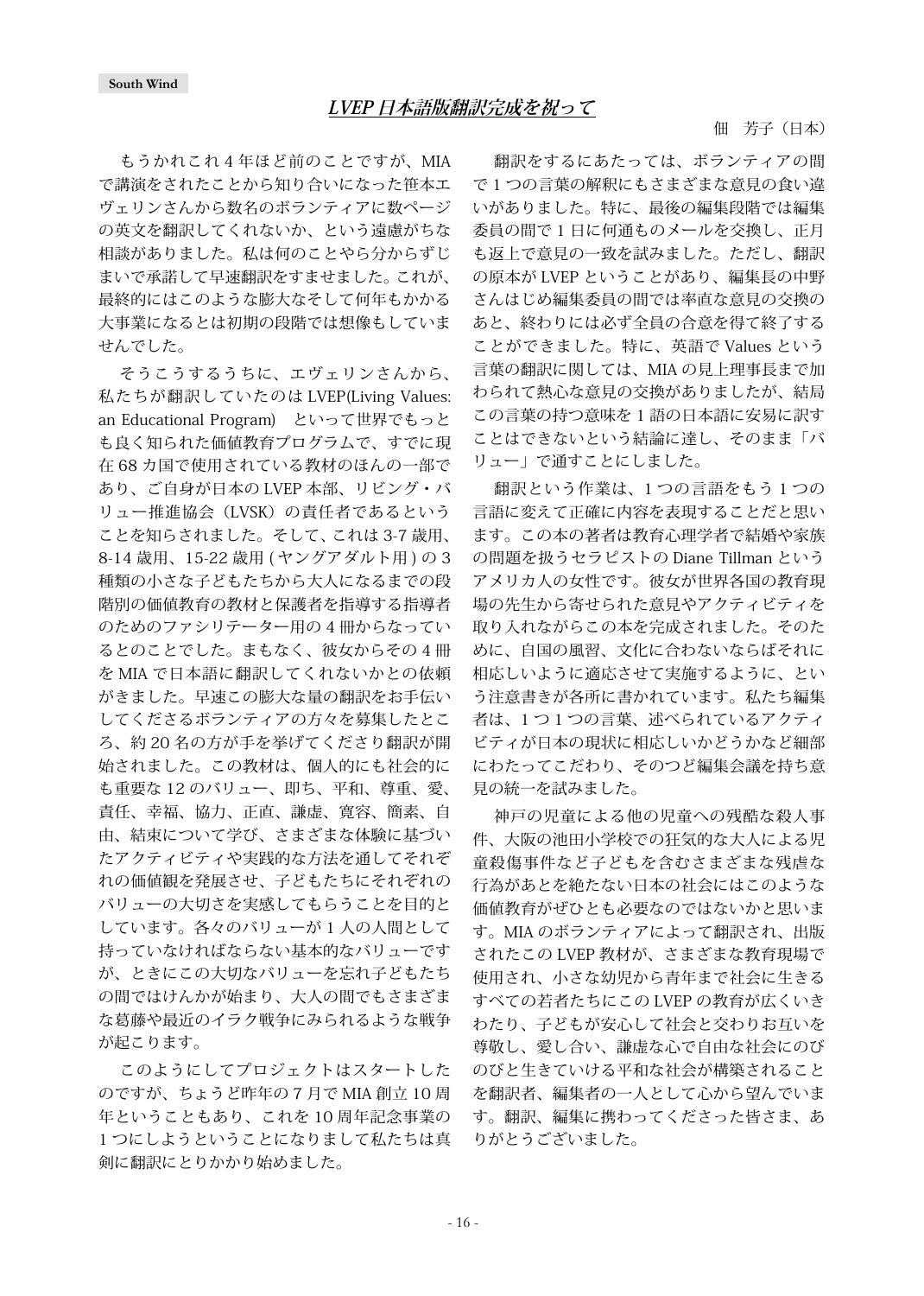#### <span id="page-16-0"></span>**Celebrating Completion of the Translation of Living Values: an Educational Program (LVEP)**

Yoshiko TSUKUDA (Japan)

It was about four years ago that we became acquainted with Ms. Evelyn Sasamoto, when she was a guest lecturer at Minato International Association (MIA). She modestly asked a couple of MIA volunteers, including myself, to translate several pages of English into Japanese. At first I did not know exactly what it was, but agreed to help with the translation, believing it wouldn' t take long to finish. I had no idea how massive the volume was and how many years it would eventually take.

In the meantime, Evelyn told us that the several pages of English we had translated were only one part of the teaching materials of Living Values: an Educational Program (LVEP), which was apparently the bestknown teaching material for its subject in the world, and that it was already being used in 68 countries. She told us that she was the person responsible at the Japanese headquarters of LVSK (Living Values Suishin Kyokai) and explained to us that the teaching materials consisted of four books: one for 3-7-year-old children, one for 8-14-year-olds, one for 15-22-year-olds (young adults) and one for facilitators of parents or care-takers. Not long after her initial request, she asked us to translate all four volumes into Japanese. Consequently MIA recruited volunteers for this massive project, and we soon had about 20 people involved.

A child, from when (s)he is a very small toddler to when (s)he becomes a young adult, learns 12 important and fundamental values as a human being: Peace, Respect, Love, Responsibility, Happiness, Cooperation, Honesty, Humility, Tolerance, Simplicity, Freedom and Unity. This program seeks to have children learn the values through various kinds of activities or practical methods, develop such values and understand the importance of each of them. Each value, of course, is a fundamental value that a human being should essentially have. However, sometimes we forget the importance of each value and children start fighting and all sorts of quarrels begin and escalate into a large-scale war, not unlike the Iraqi War between adults or nations.

MIA was established in July 1992, so this project was designated as one of the commemorative events for MIA' s 10th Anniversary.

When we were translating, we had various kinds of disagreements on how to translate each of the key words. Especially in the last stage of editing, we exchanged opinions through e-mail a number of times a day and we did not have time to enjoy our New Year's Holiday this year.

While translating LVEP, Living Values: an Educational Program, we, the editors (whose chief is Ms. Y. Nakano), exchanged heated opinions each time but we never failed to finally reach a consensus.

The discussion on how to translate the word 'values' was especially heated. Even Mr. Mikami, Chief Director of MIA, kindly joined us and discussed how we should translate this important word; in the end we reached the conclusion that we could not translate this word easily into just one Japanese word, and so decided not to translate it, but to use it as it was—'values'—which transposes as 'baryu' in Japanese-English.

Translation, I believe, means to express exactly what one word or sentence of one language means/suggests in another language. The author of these books, Ms. Diane Tillman, an American professional educational psychologist and family therapist, accomplished this great piece of work by referring to a wide variety of opinions and activities contributed by school teachers in various countries who are actively engaged in teaching. Accordingly, she often instructed us to change all the customs and practices mentioned in the books into Japanese customs if we thought they were not suitable. We, the editors, frequently stuck to one word or activity and had an editorial meeting to clarify whether the translation was applicable to current Japanese society.

In recent years Japanese society has been subjected to cases such as those of the cruel murder of a child by an elementary school pupil in Kobe and the killing and wounding of people by an insane man in Ikeda City, Osaka, and I believe these repeated incidents which are occurring in Japan are indicative of our society absolutely needing this kind of value education. I hope the LVEP teaching materials translated and published by MIA volunteers will be used in various educational fields so that the spirit of LVEP will prevail among all youths in the world, from small children to young adults. I also hope, as one of the translators and editors, from the bottom of my heart that children will be able to communicate in peace in a society where they respect others and love one another, and that a peaceful world which can provide a free and relaxed society where a child can live with the spirit of humility can be constructed in the near future.

I would like to express my great appreciation to all the translators and editors who participated in this importantproject.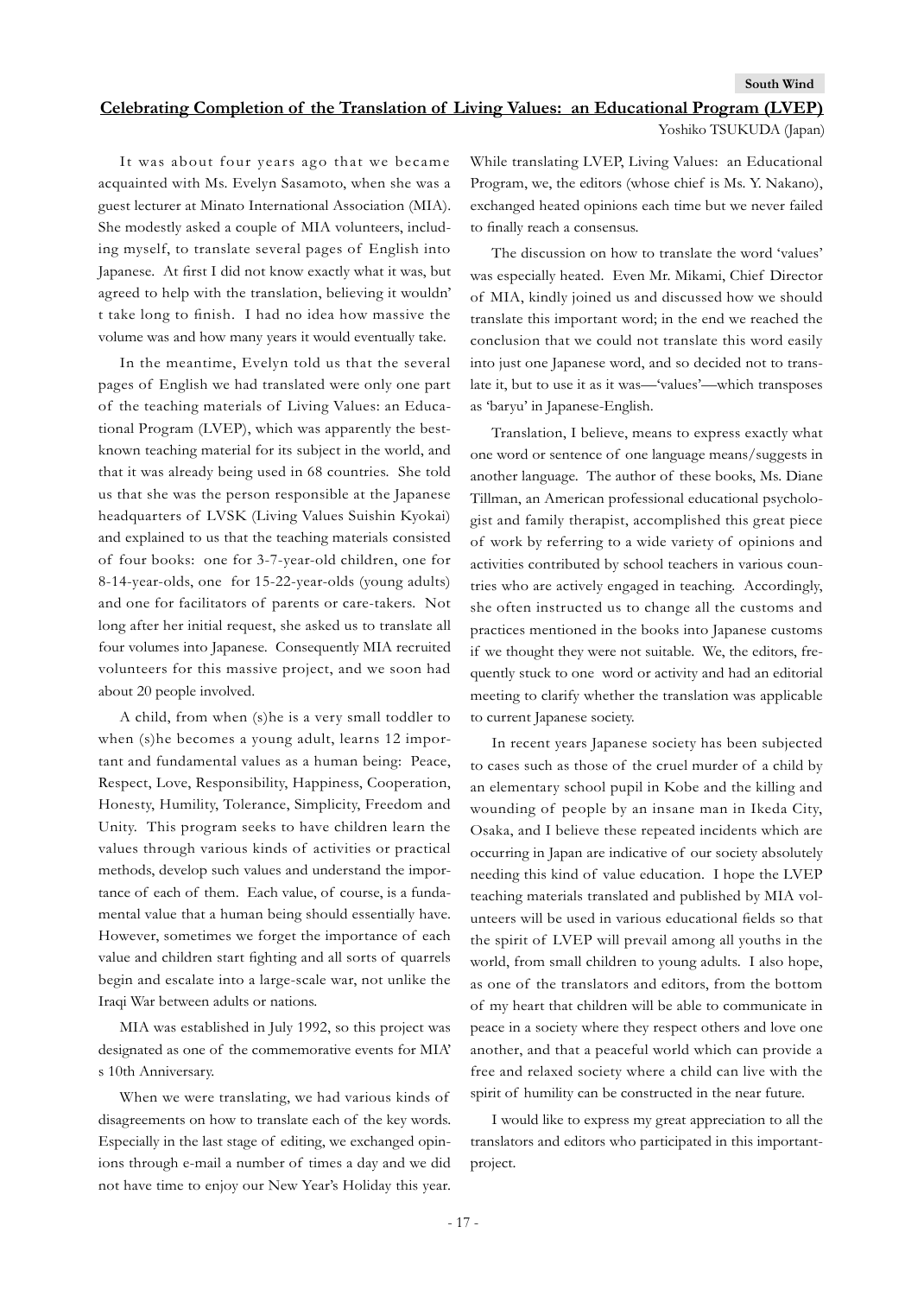<span id="page-17-0"></span>大 约 在 4 年 前 左 右, 在 MIA 发 表 过 演 讲 的 SASAMOTO, Evelyn(艾斐琳)有点不好意思地找我商 量能否找几个人翻译几张英文。我当时没有仔细多想 就答应下来并且很快就完成了翻译任务。这件事在以 后竟发展到如此庞大并且要花好几年才能完成的大事 业则是我当时怎么也预料不到地。

在此期间,从艾斐琳那儿得知我们所翻译的是被称 为 LVEP(Living Values: an Educational Program) 在 世 界 上最为人所知的,并已经在 68 个国家被使用的价值 教育方案的一部分而已。而她自身则是日本的 LVEP 本部、生活价值推进协会 (LVSK) 的负责人。这是 4 本从 3 岁至 7 岁、8 岁至 14 岁、15 岁至 22 岁(青少 年及成年人)的 3 种即从小孩到大人的不同阶段的价 值教育教材和指导家长用的指导者所用教材加起来的 4 册书。过不久、她又来找我商量能否在 MIA 将这 4 册书翻译成日语。于是就开始的募集能帮助翻译这么 大数量资料的人员。一下子大约召集到了 20 名左右, 翻译工作也就此开始了。这是部对所谓和平、尊重、爱、 责任、幸福、协力、正直、谦虚、宽容、简素、自由、 团结这 12 个对于自己个人及社会都很重要的价值观 的学习教材,它的目的在于根据各种不同经验所引发 的感触、通过实践让不同的价值观再得以发展,让孩 子们从中真实地感受到价值观的重要性。我们每个人 所拥有的价值观是做为一个人所应具备的最基本的东 西,但是当人们把这些重要的价值观念忘记时,小孩 之间会引发起争执,大人之间也会有各种矛盾产生、 会有诸如近期伊拉克战争之类的事情发生。

由此而开始的规划,正好也赶上 MIA 创立 10 周年, 借此之际,也为了纪念 10 周年,我们就认真地开始 进行这项翻译任务了。

在整个翻译过程中,所有成员为了一个单词会有各

种不同的意见,特别是到了最后的编集阶段编集成员 之间为了取得被此意见的统一过年也不休息甚至一天 要上好几次网,只是翻译的原本是 LVEP ,所以以编集 长中野为首的编集委员在相互直接地交换意见之后。 最后还是征得大家一致的意见统一后才结束的,特别 是关于英语单词中的 Values 的含义, MIA 见上理事长 也一起和我们进行了热烈地讨论,结果这个单词所包 含的意义很难用一个简单的日本语单词来总结,这样 就决定用「价值观」这个单词了。

翻译是一项将一种语言准确地变成另一种语言的 工程。此书的作者是一位叫 Diane Tillman 的美国女作 家一位研究结婚和家庭问题的专门家,她是边吸取了 世界各国的教育领域的教师的意见及感触边写完这本 书的、因此作者还在个别地方特别地注上了一笔即一 定要根据本国的风俗习惯及文化背景来实施此教育方 法。所以我们这些编集成员们,为了一个又一个单词 所具有的内涵是否与日本的现状相吻合,一次又一次 的开会讨论来取得意见的统一。

在今天的日本社会里,诸如神户儿童伤害其他儿 童的事件、大阪池田小学校内失去理智的大人杀伤儿 童的事件等等种种残忍的行为不断在发生、我觉得诸 如此类的价值教育是否有必要得提倡一下了。作为此 书翻译编集成员中的一员我衷心希望这本在各种教育 领域中被推个的由 MIA 的成员翻译出版的教材。能使 LVEP 教育广泛深入地推广到从儿童至青年即今天的 社会里所有的年青人中去创建出一个孩子们能安安心 心地带着相互尊敬、相互爱护的心,虚心地与社会进 行交流、在自由的社会里能茁壮成长的和平的社会。

感谢在翻译、编集过程中协助过我们的所有成员。 谢谢!

[翻译∶王 晓菁]

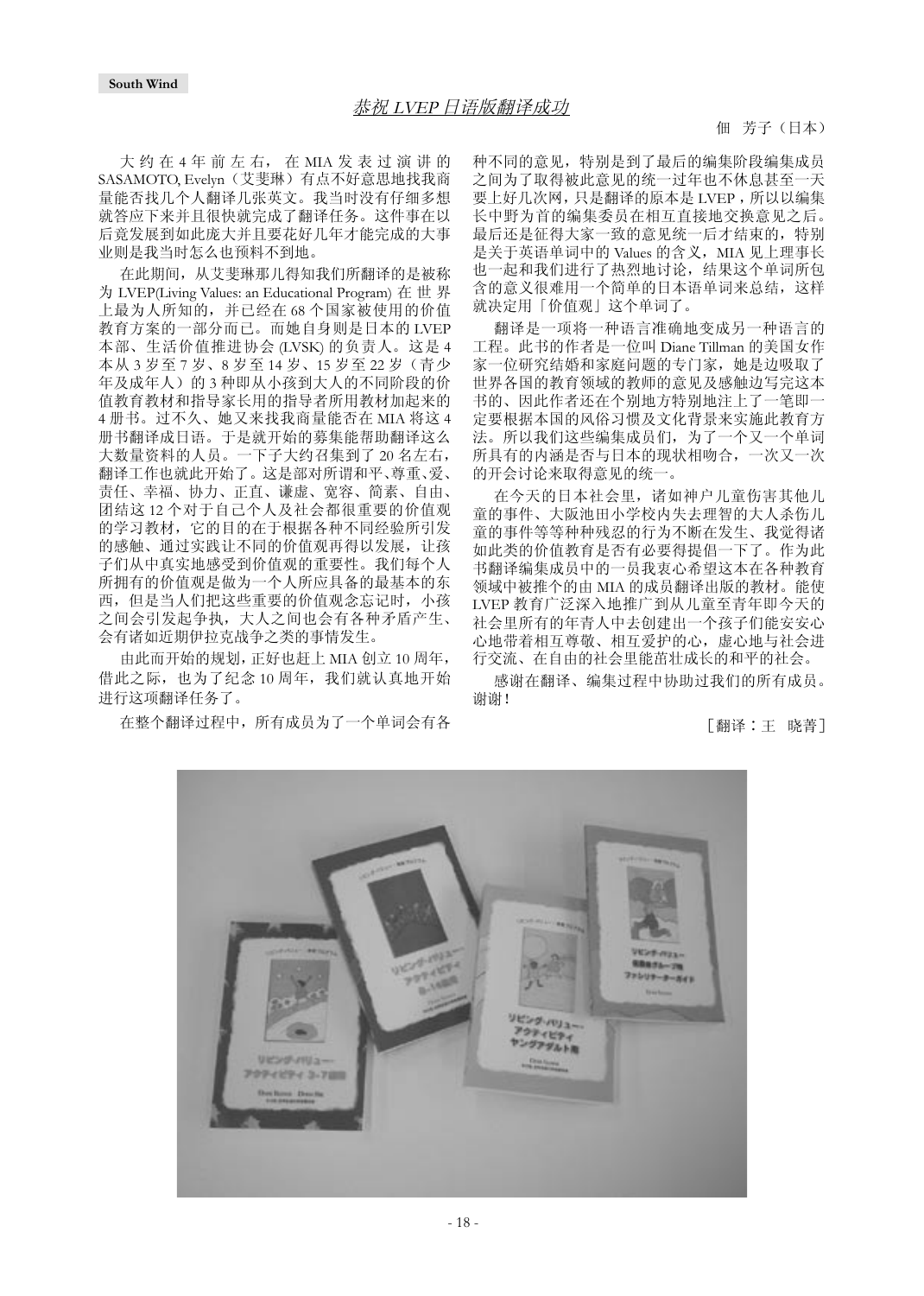#### **編集後記**

<span id="page-18-0"></span>先号の「サウス・ウィンド」編集後記には、わたしたちを力づけてくれる言葉に注目していきたいと書 きました。

バンコックから寄稿してくださる岩船さんの便りは、くじけそうになる者を常に励ましてくれます。前 回に続いたタイに住む写真家の話は、たとえ自分が絶望的な境遇にあっても、人への優しさと思いやりを持 ち続けられる人間の豊かさを伝えてくれています。

今、世界はさまざまな恐怖に押しつぶされそうです。連日報道されてきた戦争場面が引き起こす子ども たちへの影響が心配されています。新型肺炎の蔓延は、正体不明の敵を相手にする不気味さで人を無力にし てしまいます。

MIA 創立 10 周年を記念して邦訳出版されたリビングバリュー:教育プログラム (LVEP) について、佃 さんが綴ってくださいました。このプログラムでは、誰もがかけがえのない存在であり、それぞれの違いを 尊重し合い、人としての尊厳に敬意を払い合うことが根幹になっています。謙虚に、正直に心を開いて言葉 を交わせれば、協力が生まれ、真の意味での自由と幸福をみんなで分かち合えることを示唆しています。

3 年余りを要したこの膨大な邦訳プロジェクトに注がれたさまざまな人たちの熱意と結束の延長線上に、 わたしたちが希求する平和な世界がありそうな気がしています。

編集長:中野 義子

### **Post-script**

In the post-script in the last issue of South Wind, I wrote that my objective for this year is to identify the words that help the readers and myself look forward to a brighter world.

The article contributed by Mr. Iwafune from Bangkok is a good example that often encourages the person who may be losing his/her enthusiasm. The photographer in Thailand, whom he presented to us in S.W. 37 and 38, proves the rich human spirit of giving love and attention to others in spite of all the desperate hardships that he experienced.

Today, the world is threatened by various terrors. Many people worry about the effects on children of daily exposure to scenes of real battlefields on TV. We are scared and feel powerless facing the invisible epidemic of the SARS virus.

Ms. Tsukuda wrote about the four books of "Living Values: an Educational Program (LVEP)" that were translated from English into Japanese and published in commemoration of the 10<sup>th</sup> anniversary of the Minato International Association. This program is based on the concept that every individual is unique and valuable and should respect the difference and fundamental human rights of others. It suggests to us that we can share true freedom and happiness through cooperation by humbly exchanging our honest and open-minded opinions.

Now that I recall the devotion and unity that volunteer translators and many others showed during over three years to achieve this valuable project, I feel that our common goal for the peaceful world is no longer a mere dream, if we can continue and extend the spirit in which we started.

Editor in Chief: Yoshiko NAKANO

### 编辑后记

在上期的《南风》编辑后记中,刊登有希望大家注意的一句话"给我力量"。

从曼谷寄来的岩船先生的消息,经常地给与那些诅丧、消沉的人与勉励。继前回住在泰国的摄影家的话, 假如即使自己到了绝望的境遇,也还会把人的亲切、同情心和宽大的胸怀传达给别人。

当今,全世界被各种各样的恐怖活动所笼罩,连日来报到的战争场面对孩子们产生的影响感到十分担心, 对新型肺炎的蔓延这一原因不明的敌人感到束手无策。

纪念 MIA 创立十周年帮译出版的《生活的价值》:教育程序(LVEP), 佃女士对此作了整理, 这个整理列 表具有不可替换的存在价值,它已成为对不同意见的相互尊重,对人的尊严表示敬意的要旨。如果人们都能以 谦虚、正直的心态来相互交流,必将会共同享受相互合作和真正意义上的自由与幸福。

在三年来倾注于帮译计划的人们的热情和结束的延长线上,终究会有我们所希望的和平的世界的。

编辑长∶中野 义子 [翻译∶张 晓鸿]